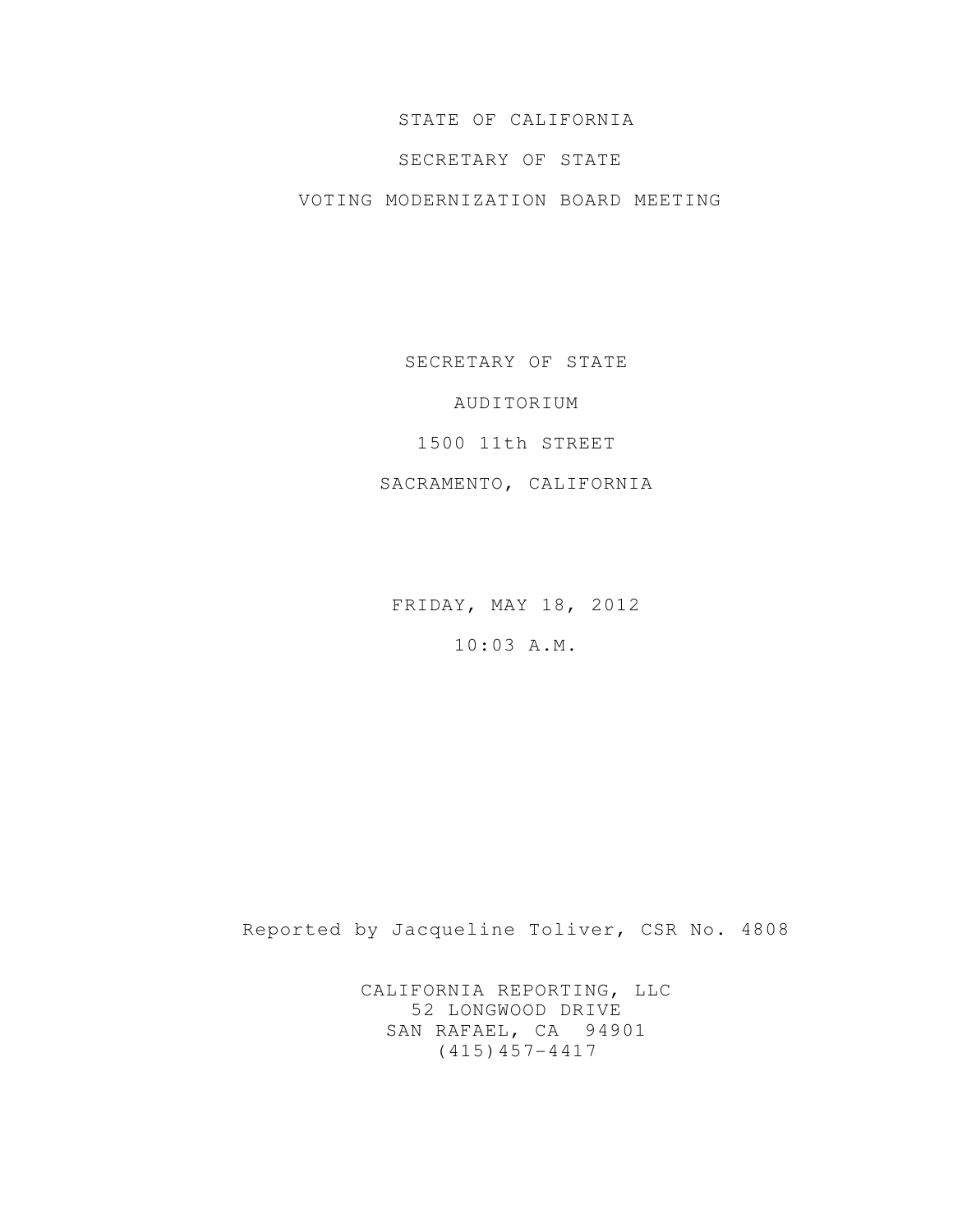| $\mathbf 1$    |                                     | APPEARANCES                |
|----------------|-------------------------------------|----------------------------|
| $\overline{2}$ |                                     |                            |
| $\mathfrak{Z}$ | Board Members:                      | Stephen Kaufman, Chair     |
| 4              | Michael Bustamante                  | Vice Chair                 |
| 5              |                                     | (Appearing Telephonically) |
| 6              |                                     | Carl Guardino              |
| 7              |                                     | (Appearing Telephonically) |
| $\,8\,$        |                                     | Tal Finney                 |
| $\mathcal{G}$  | Executive Officer:                  | Jana M. Lean               |
| 10             |                                     |                            |
| 11             | Staff                               |                            |
| $12$           | Consultant:                         | Katherine Montgomery       |
| 13             | Executive Assistant: Stacey Jarrett |                            |
| 14             |                                     |                            |
| 15             |                                     |                            |
| 16             | Also Present: Robbie Anderson       |                            |
| 17             | Ryan Macias                         |                            |
| $1\,8$         |                                     |                            |
| 19             |                                     |                            |
| 20             |                                     |                            |
| 21             |                                     |                            |
| 22             |                                     |                            |
| 23             |                                     |                            |
| 24             |                                     |                            |
| 25             |                                     |                            |
|                |                                     |                            |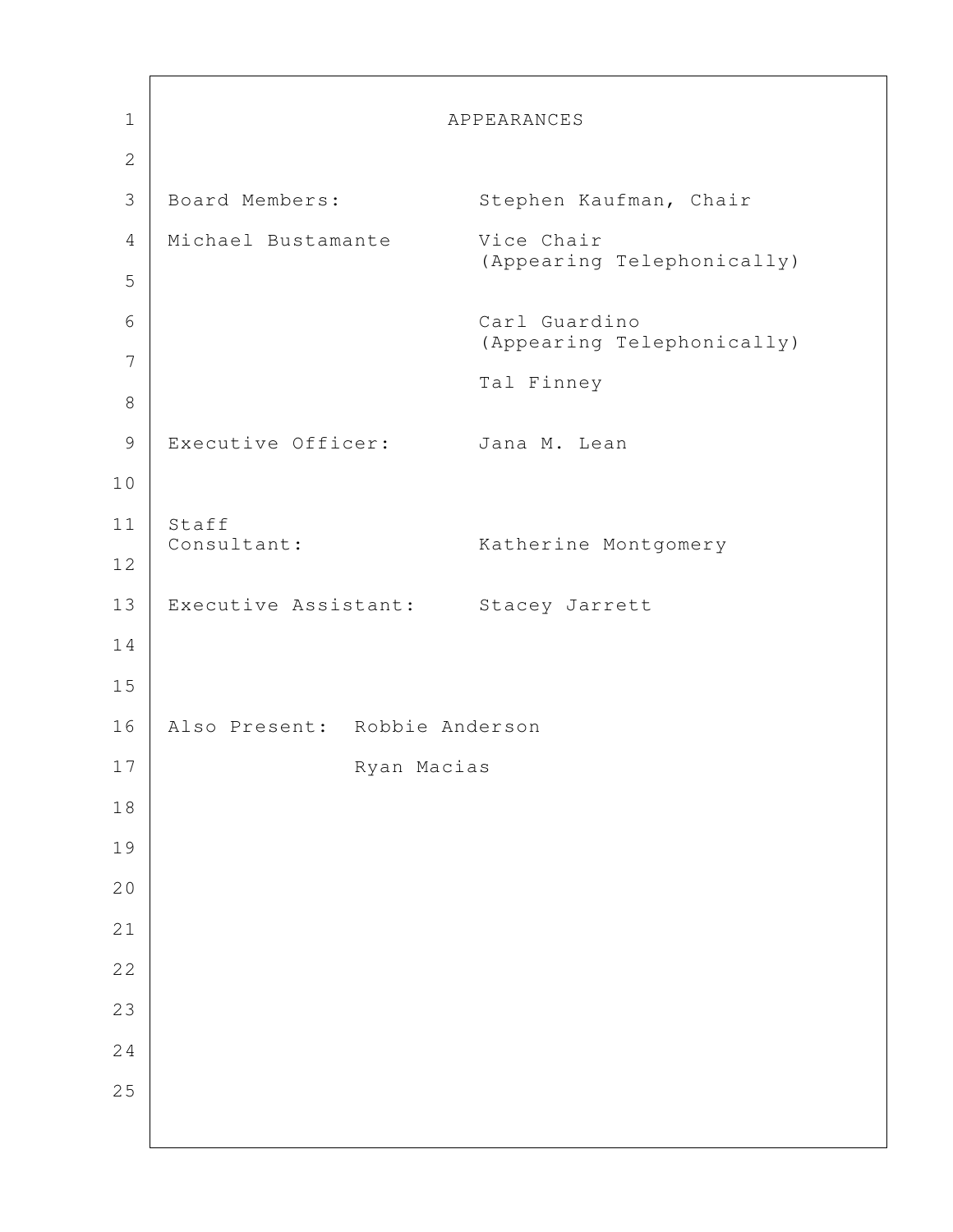| $\mathbf 1$  |               | AGENDA                                                                                       |              |
|--------------|---------------|----------------------------------------------------------------------------------------------|--------------|
| $\mathbf{2}$ |               |                                                                                              | PAGE         |
| 3            | Ι.            | Call to Order                                                                                | $\mathbf{1}$ |
| 4            | II.           | Roll Call and Declaration of Quorum                                                          | $\mathbf 1$  |
| 5            | III.          | Public Comment                                                                               |              |
| 6            |               | (None.)                                                                                      |              |
| 7            | IV.           | Adoption of February 24, 2011, Actions<br>and Meeting Minutes                                | 2            |
| 8<br>9       | $\mathbf V$ . | Project Documentation Plan Review and<br>Funding Award Approval: Staff Report                | 3            |
| 10<br>11     |               | Humboldt County - Presentation<br>(A)<br>by Kelly Sanders, Elections Manager                 | 4            |
| 12           | VI.           | Staff report on related issues:                                                              |              |
| 13<br>14     |               | (A)<br>County responses regarding the<br>expenditure of remaining VMB<br>formula allocations | 10           |
| 15           |               | Comments by Kim Alexander                                                                    | 20           |
| 16           |               | (B) Selling Surplus voting equipment                                                         | 23           |
| 17           | VII.          | Other Business                                                                               |              |
| 18           |               | (None)                                                                                       |              |
| 19           | VIII.         | Adjournment                                                                                  | 27           |
| 20           |               | $\star$ $\star$ $\star$                                                                      |              |
| 21           |               |                                                                                              |              |
| 22           |               |                                                                                              |              |
| 23           |               |                                                                                              |              |
| 24           |               |                                                                                              |              |
| 25           |               |                                                                                              |              |
|              |               |                                                                                              |              |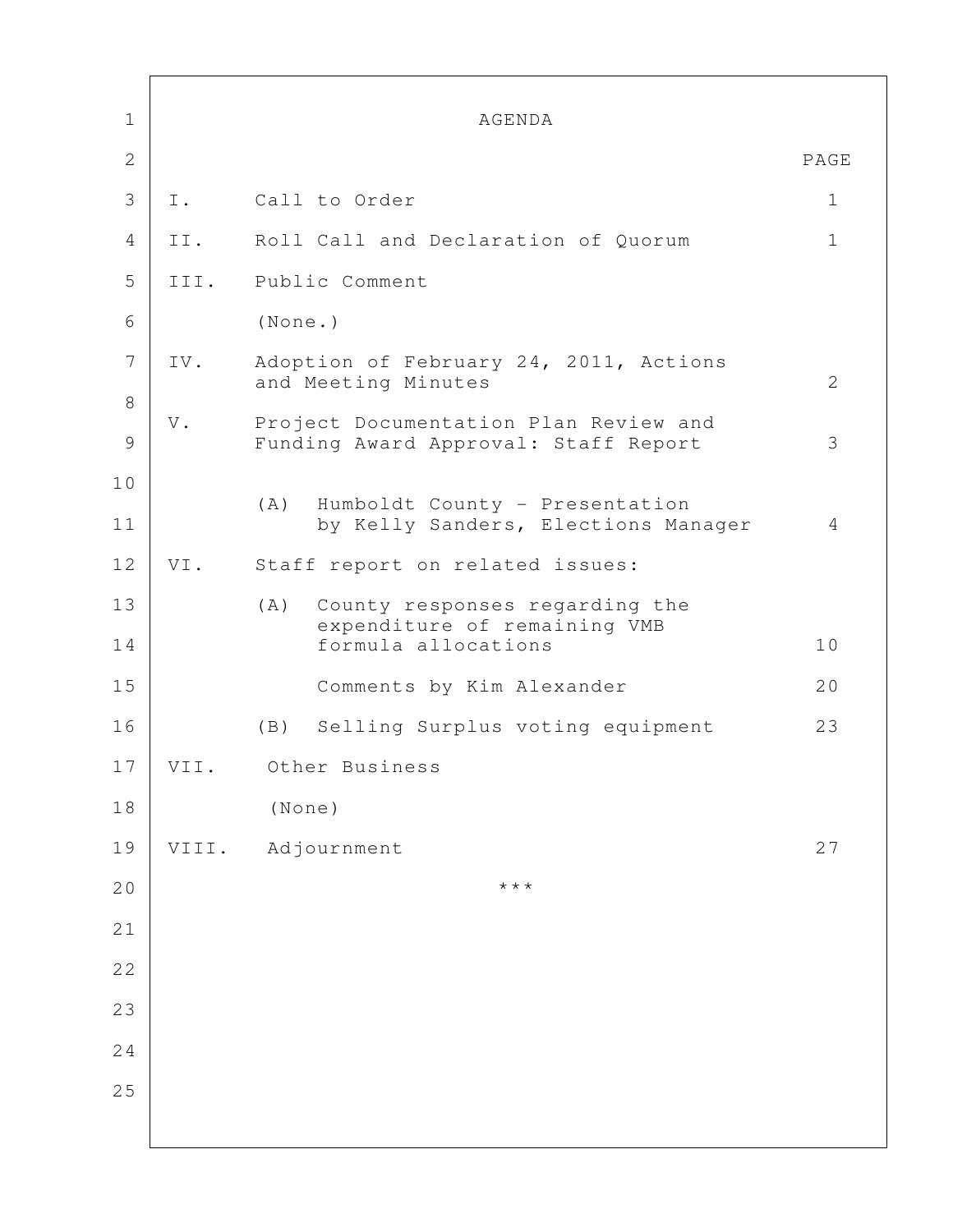1 1 P R O C E E D I N G S 2  $\vert$  3 CHAIR KAUFMAN: All right. Let's call the 4 meeting of the Voting Modernization Board to order. 5 | MS. MONTGOMERY: Stephen Kaufman? 6 CHAIR KAUFMAN: Here. 7 MS. MONTGOMERY: Michael Bustamante? 8 VICE CHAIR BUSTAMANTE: Here. 9 | MS. MONTGOMERY: Tal Finney? 10 MR. FINNEY: Here. 11 MS. MONTGOMERY: Carl Guardino? 12 MR. GUARDINO: Here. 13 CHAIR KAUFMAN: Okay. Welcome everybody to the 14 first meeting of 2012 for the Voting Modernization 15 Board. It's been some time since we actually held a 16 meeting, so it's good to see everybody back in action. 17 Even though my fellow board members are not 18 visible, I'm glad to see that everybody is participating 19 today. So welcome. 20 We have a few things on our agenda we'd like to 21 cover, so the first thing is, do we have any public 22 | comment? 23 MS. MONTGOMERY: No. 24 CHAIR KAUFMAN: Have we received any cards? 25 MS. MONTGOMERY: No.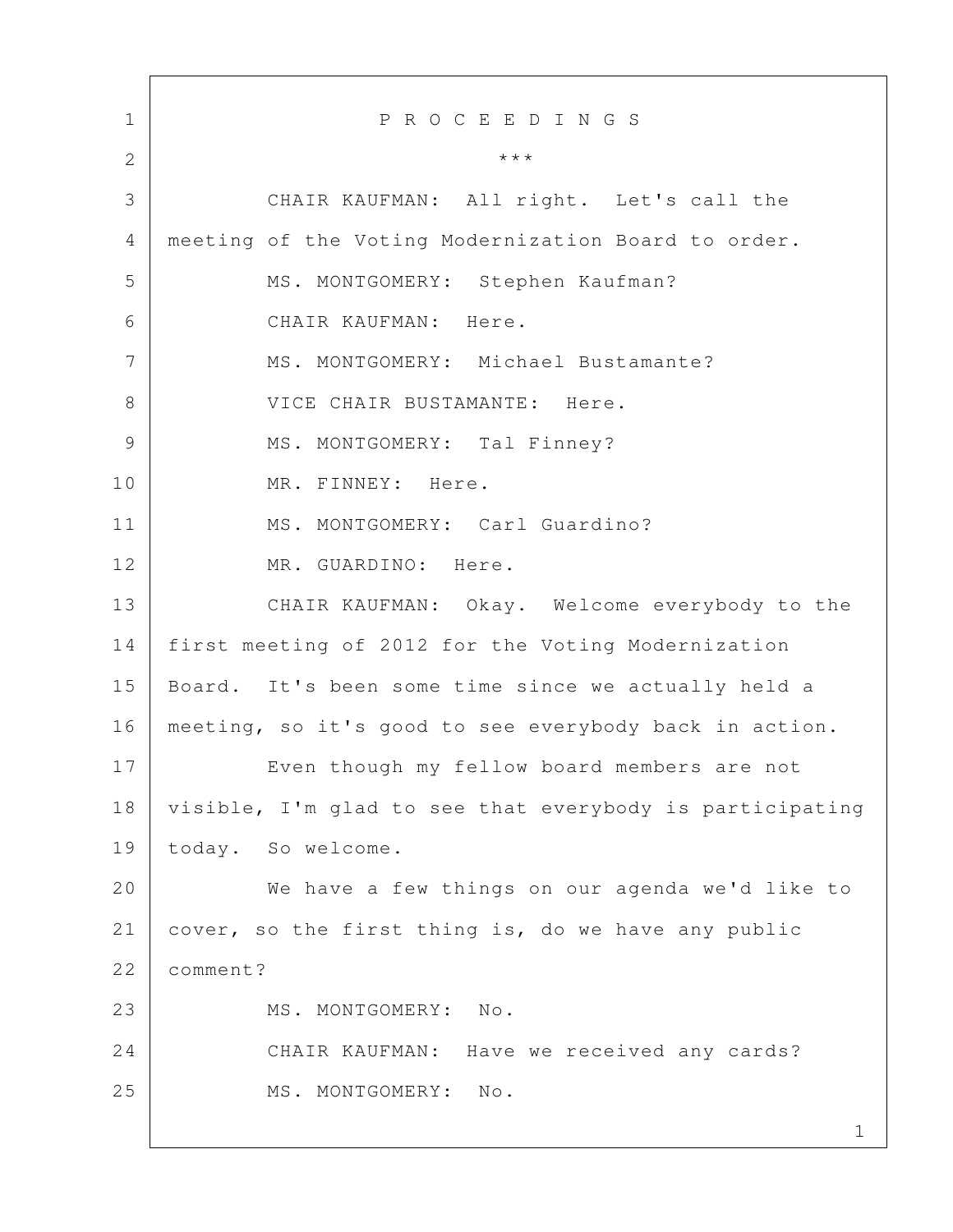1 CHAIR KAUFMAN: No cards. Okay. 2 So let's go to Item No. IV on the Agenda, the 3 adoption of the February 24th, 2011, Actions and Meeting 4 Minutes. 5 Do we have a motion to approve the minutes? 6 MR. FINNEY: I'll make a motion. Tal. 7 VICE CHAIR BUSTAMANTE: Second. This is 8 Michael. 9 CHAIR KAUFMAN: Good. 10 Since, you know, some people aren't here, do you 11 want to just do roll-call vote? 12 MS. MONTGOMERY: Sure. 13 Stephen Kaufman? 14 CHAIR KAUFMAN: Approve. Yes. 15 MS. MONTGOMERY: Michael Bustamante? 16 VICE CHAIR BUSTAMANTE: Yes. 17 | MS. MONTGOMERY: Tal Finney? 18 MR. FINNEY: Approve. 19 CHAIR KAUFMAN: Carl Guardino? 20 MR. GUARDINO: Well, I'm going to abstain 21 | because I was not present. 22 CHAIR KAUFMAN: Fair enough. Three ayes. One 23 abstention. We'll adopt the minutes. 24 Item No. V is the Project Documentation Plan 25 Review and Funding Award Approval for Humboldt County.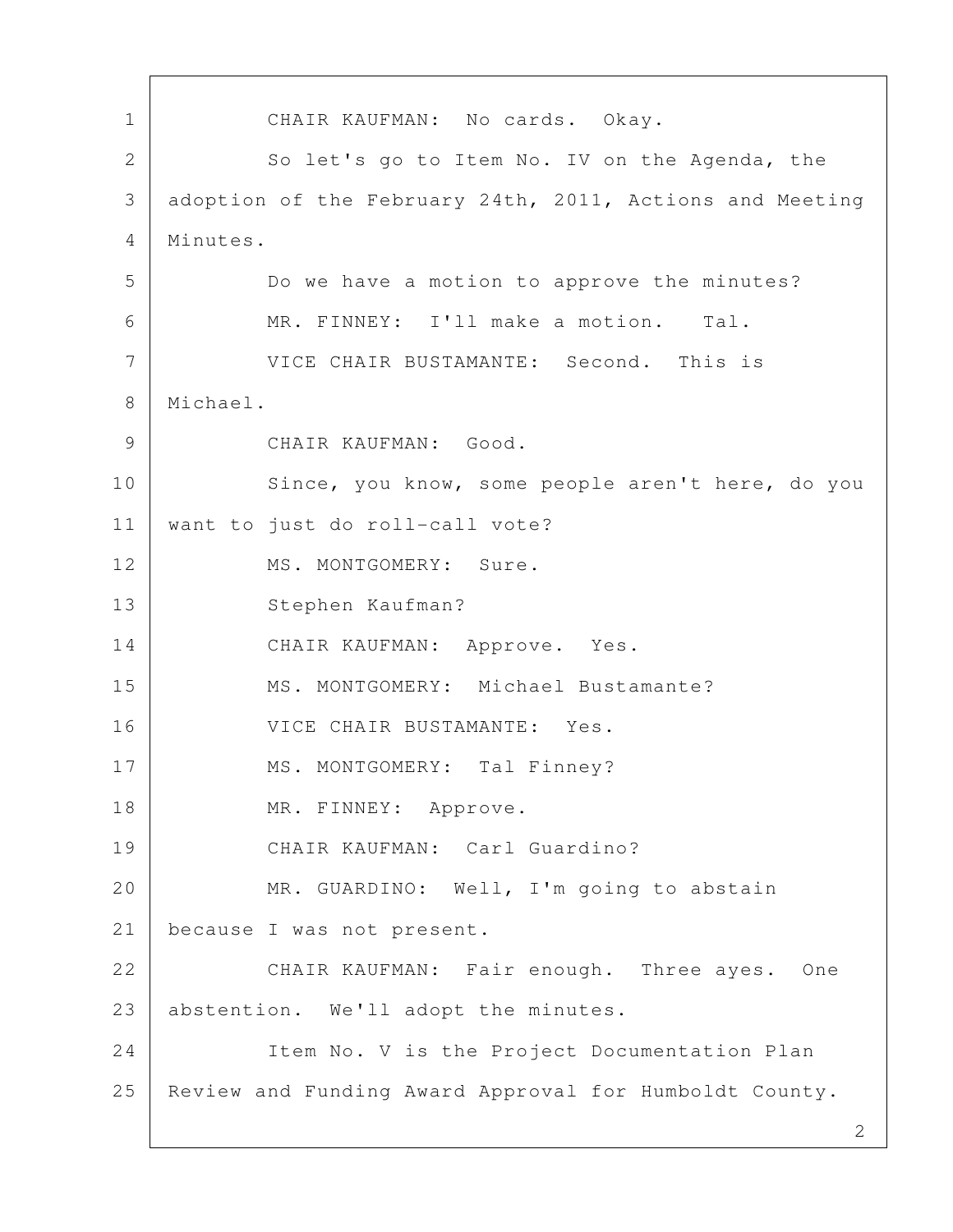1 | This is Phase 2 for Humboldt County.

2 And Katherine, if you could go through the 3 report and maybe just refresh everybody with regard to 4 the initial phase of Humboldt County's allocation. 5 MS. MONTGOMERY: Humboldt County's Phase 2 6 Project Documentation Plan meets the requirements for 7 completeness. Humboldt has replaced their Premier 8 AccuVote system originally purchased in 1995 with 80 9 | units of the HART InterCivic eScan system. 10 Humboldt County was using Diebold Premier 11 | AccuVote Optical Scan units, and it became necessary for 12 county staff to program an election in two separate 13 | systems. Such a duplication of effort was not an 14 efficient use of resources. The AccuVote Optical Scan 15 units were purchased by Humboldt County in 1995 and were

16 reaching the end of their useful life, which resulted in 17 increased maintenance costs to the County.

18 The HART InterCivic eScans and related equipment 19 were purchased and deployed for the first time in the 20 November 2009 UDEL Election.

21 The HART InterCivic eScan system was 22 conditionally approved by the Secretary of State on 23 December 6, 2007, and is fully compliant with federal 24 and state law. Humboldt County's system offer voters 25 both DRE and optical scan ballots. Humboldt County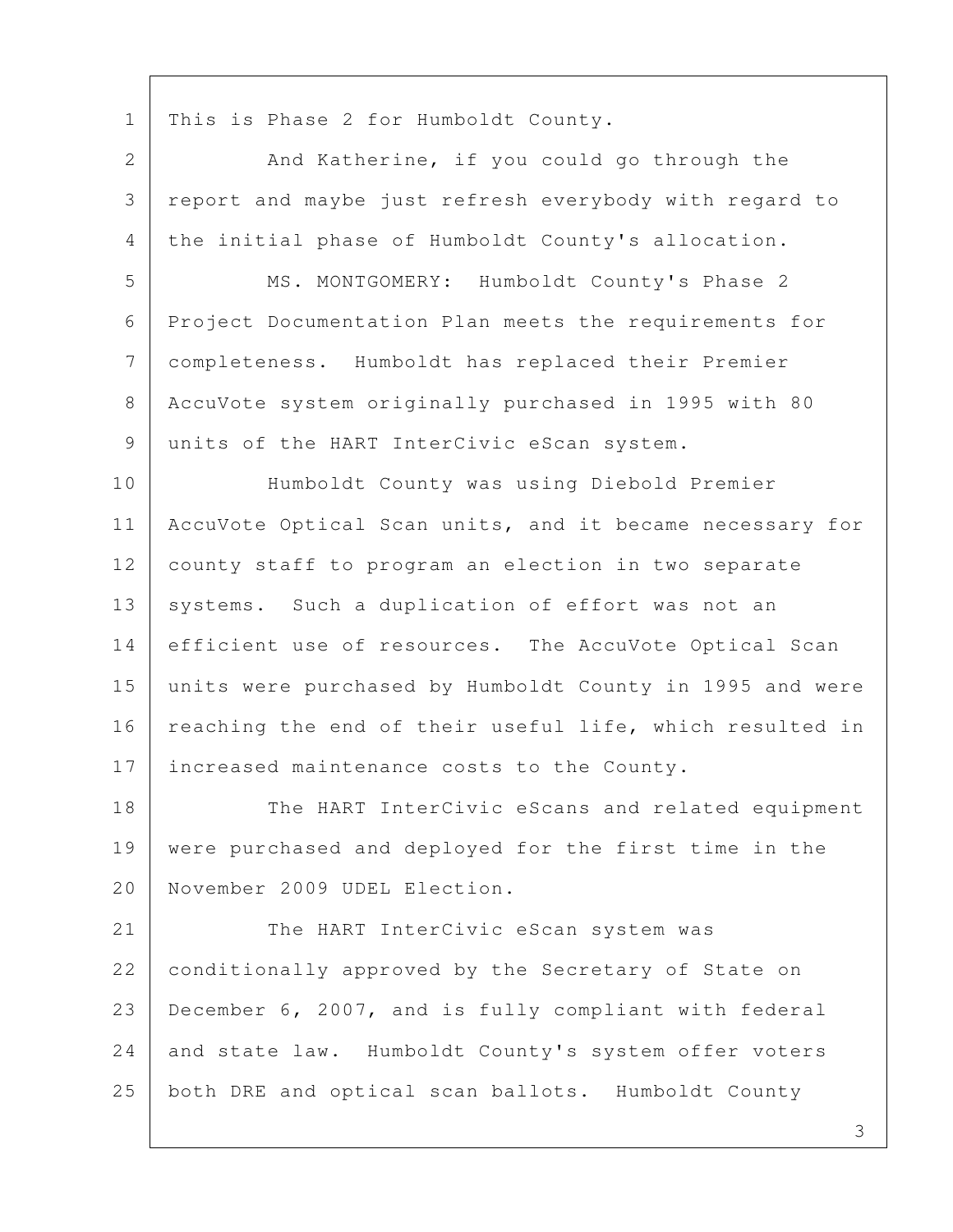1 continues to provide paper ballots to disabled voters 2 who prefer to vote on paper. Humboldt County has booths 3 accessible to voters in wheelchairs and they continue to 4 provide supply precinct board members with magnifiers, 5 voting pen grip adapters, and instructions in large 6 print. Humboldt County also provides curbside and 7 assisted voting.

8 Please note that the staff-proposed funding 9 award is based upon allowable reimbursement under 10 Proposition 41 for voting equipment hardware and 11 software only. The extended service maintenance line 12 items listed in the Humboldt County contract with HART 13 InterCivic would not be covered as a reimbursable claim 14 under Proposition 41.

15 | It is our recommendation that Humboldt County's 16 Phase 2 Project Documentation Plan be approved and a 17 Funding Award Letter be issued in the amount of 18 \$313,833.48.

19 CHAIR KAUFMAN: Okay. And we have a 20 representative of Humboldt County here with us this 21 morning, so if you'd like to come up and provide any 22 comment or make a presentation, that would be welcome. 23 MS. KELLY SANDERS: Thank you. My name is Kelly 24 | Sanders, I'm the Elections Manager for Humboldt County. 25 CHAIR KAUFMAN: Kelly, before you go forward,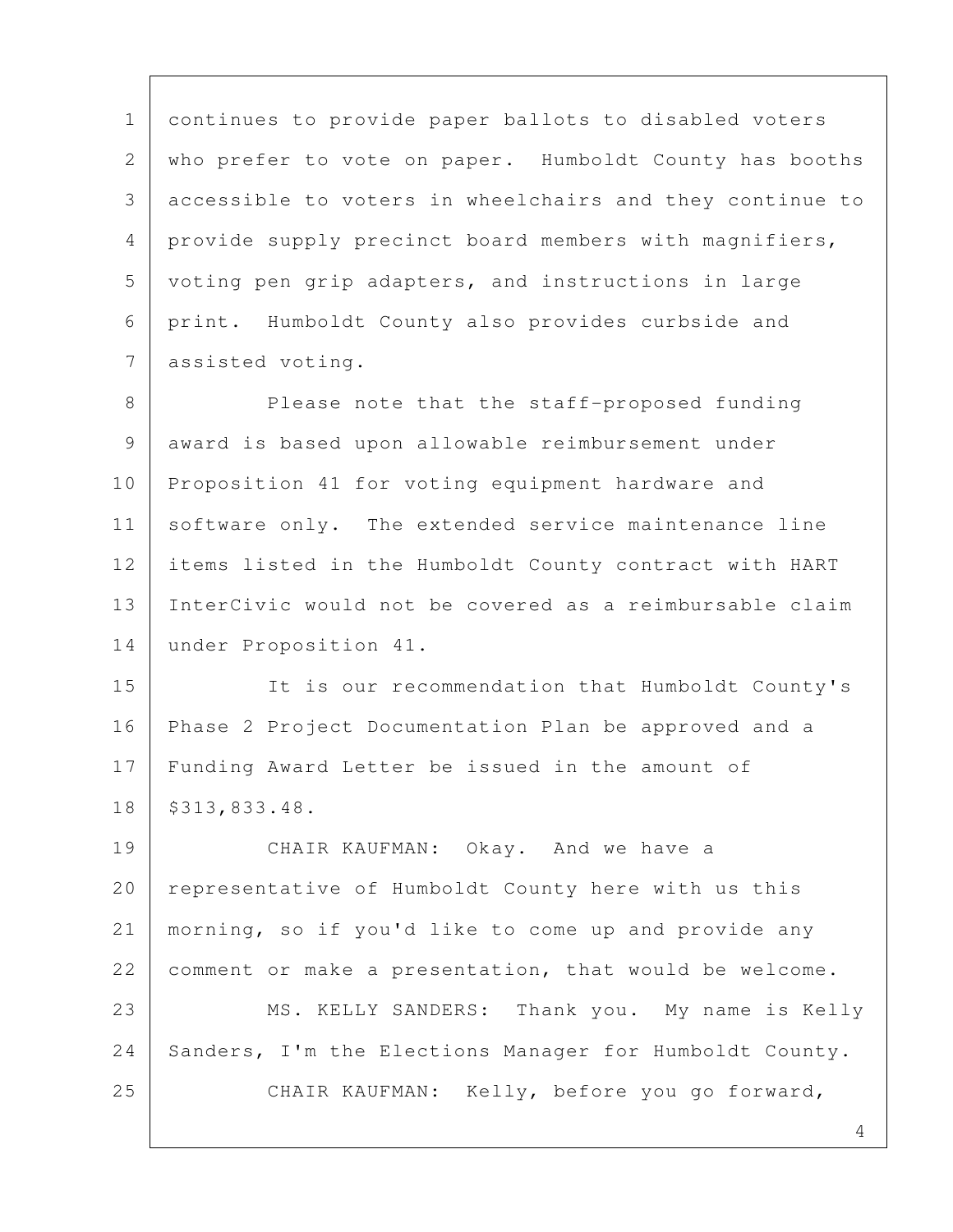1 can you guys hear on the phone?

 2 VICE CHAIR BUSTAMANTE: It's a little hard to 3 hear. Please speak up a little bit.

 4 CHAIR KAUFMAN: Try to speak as loud you can. 5 MS. SANDERS: Sorry. I'd like to thank the 6 members of the Board for providing us the opportunity to 7 | meet here today, and also the Secretary of State staff.

8 | Humboldt County did purchase the HART InterCivic 9 eScan equipment and related ballot tallying system, 10 along with DFM's database management system in 2009, and 11 | we successfully implemented that in the 2009 November 12 UDEL Election. The system seems to be a great fit for 13 Humboldt County and assists us in providing secure and 14 | reliable voting systems for the voters of Humboldt 15 County, and we're hoping for approval of our request 16 today.

17 Thank you.

18 CHAIR KAUFMAN: Before you run away from the 19 | microphone, I had a question for you, and then maybe 20 some of my fellow Board members have a question.

21 I was noting in the Executive Summary -- and 22 this, I think, has less to do with your request than the 23 big picture here because, as you may have seen on the 24 agenda, we're also going to be looking at some issues 25 | going forward; and it's important for us board members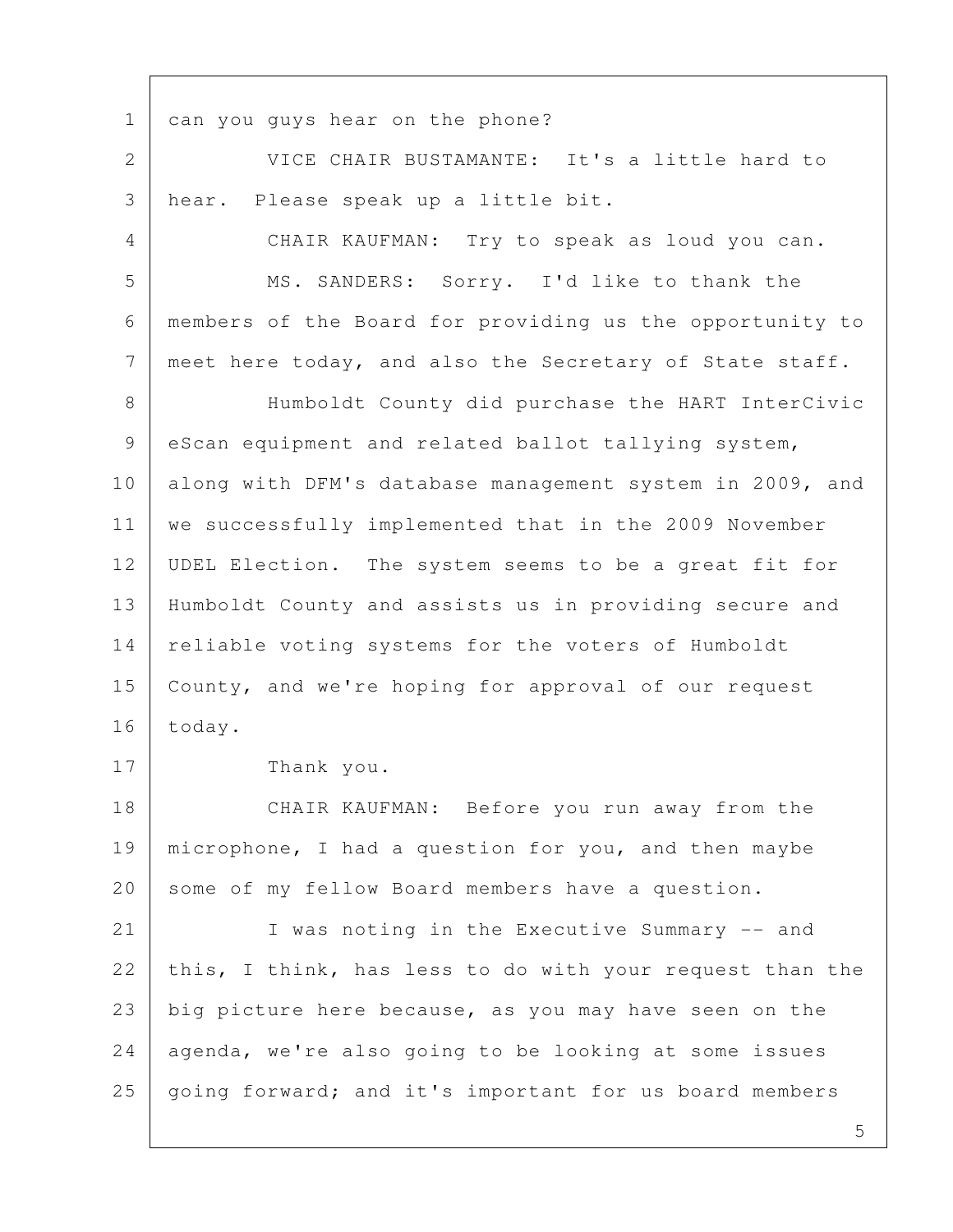1 to understand what's going on with the available 2 equipment out there and what issues the counties are 3 facing at this point in the process ten years down the 4 road now from when this Board was created. And I did 5 note that in your report you referred to the fact that 6 you had identified some serious flaws in the GEMS 7 system, GEMS system, during the November of 2008 8 presidential election -- 9 MS. SANDERS: Correct. 10 CHAIR KAUFMAN: -- as a result of your own 11 internal audit. 12 | MS. SANDERS: Right. 13 CHAIR KAUFMAN: And I'm wondering if you could 14 just share with us what your experience was with that 15 system and what came out of it. 16 MS. SANDERS: With the GEMS system? 17 CHAIR KAUFMAN: Yeah. And what were the 18 | findings; what were the issues that were identified. 19 MS. SANDERS: What happened in the 2008 20 presidential election, the GEMS system dropped an entire 21 deck of ballots from our system. Sometimes when we are 22 scanning ballots if it looks like we can't count the 23 ballots first and how many are going through the feeder 24 and if it didn't match with what the machine read  $-$ -25 CHAIR KAUFMAN: You hand count just how many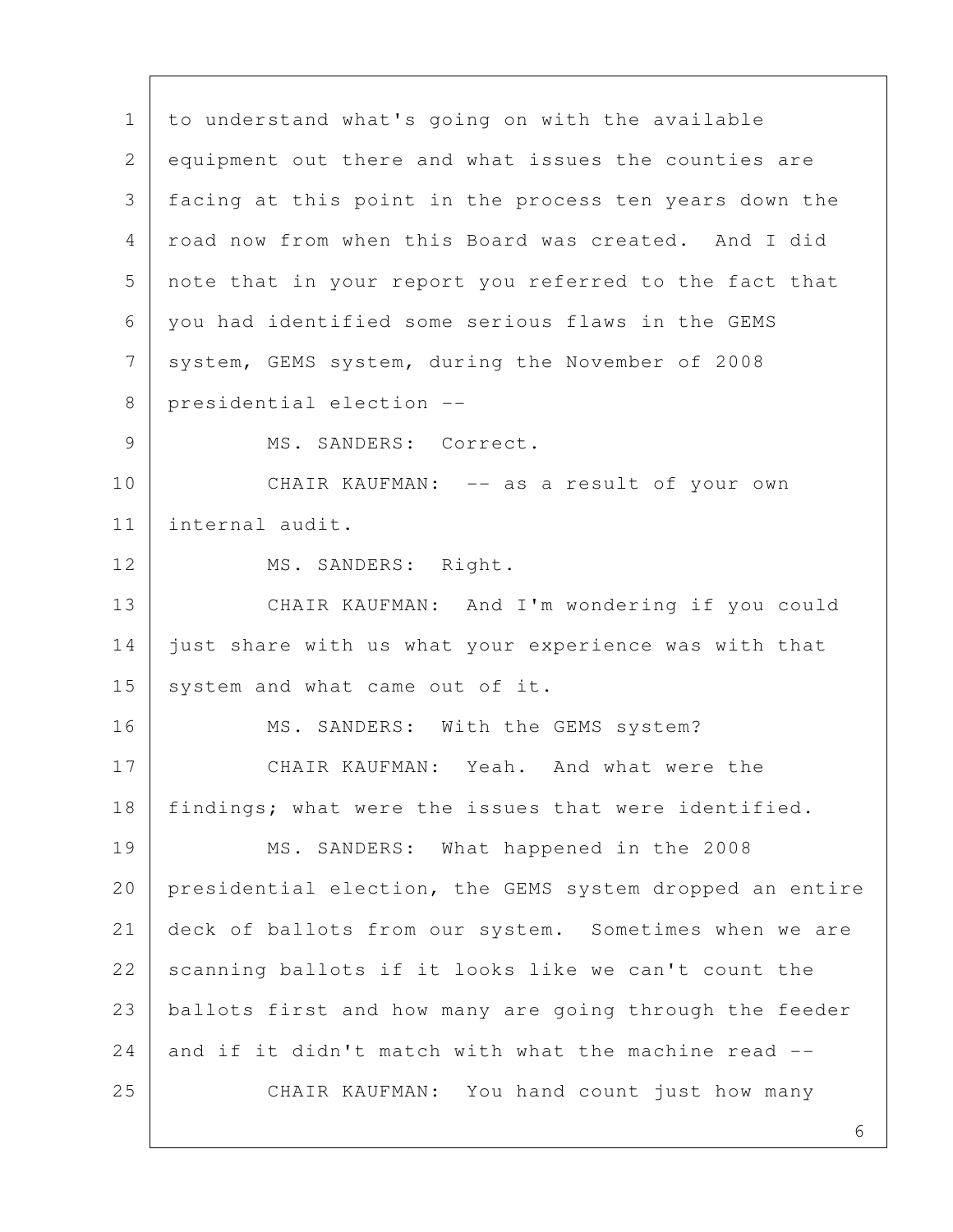1 ballots there are?

2 VICE CHAIR BUSTAMANTE: Stephen, is there any 3 way to give her a microphone or something? 4 CHAIR KAUFMAN: She has a microphone, but I 5 think she just needs to move a little closer. 6 MS. SANDERS: Yeah. Sorry. 7 But whenever the system would -- the total 8 amount of ballots that went through the system would 9 conflict with what the hand count was, we would delete 10 that batch and rerun it. Unfortunately, the GEMS system 11 in that process deleted the very first batch, the zero 12 deck, and it was unknown to Humboldt County that that 13 | was an issue with that system; so it deleted a deck that 14 we did not intentionally want to delete. And this was 15 caught through the Humboldt Transparency Project. 16 They did a scan of all of the ballots in 17 Humboldt County after an election, and we noticed that 18 | we were missing, I think it was, around 270 ballots from 19 the November 2008 election. So we contacted Premier, 20 and they got back to us and said yes, that indeed was a 21 | flaw with their system. 22 And a memo had gone out on that, but staff had 23 changed in Humboldt County and the information had not 24 | gotten passed along to the newer staff. And

25 subsequently our voters contacted the Secretary of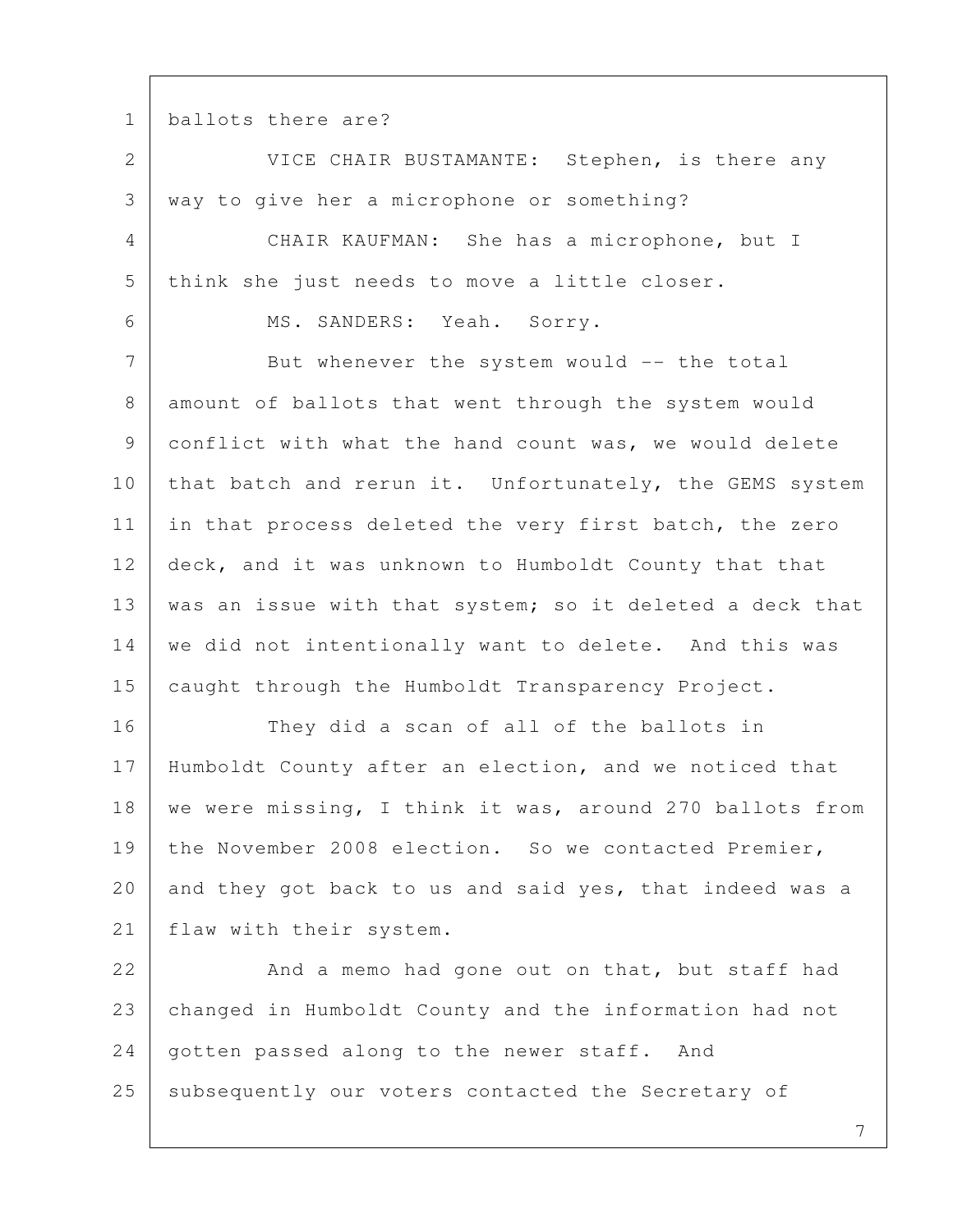8 1 | State's office and an investigation was performed, and 2 as a result of that the GEMS -- that version of the GEMS 3 system was decertified by the Secretary of State. 4 CHAIR KAUFMAN: And that identification took 5 place well after the election results were certified. 6 MS. SANDERS: It was right after they were 7 certified, yes. 8 | CHAIR KAUFMAN: Do any of you gentlemen have any 9 questions for Humboldt County? 10 (No response.) 11 CHAIR KAUFMAN: Okay. Hearing none, would 12 anyone like to make a motion to approve the funding 13 | request for Humboldt County? 14 MR. GUARDINO: Motion to approve for the staff 15 recommendation for the funding request for Humboldt 16 County. 17 MR. FINNEY: I'll second. 18 CHAIR KAUFMAN: Tal Finney seconds. 19 Again, since everybody is not here, why don't we 20 do a poll. 21 MS. JARRETT: Michael Bustamante? 22 VICE CHAIR BUSTAMANTE: Aye. 23 MS. JARRETT: Chair Kaufman? 24 CHAIR KAUFMAN: Aye. 25 | MS. JARRETT: Tal Finney?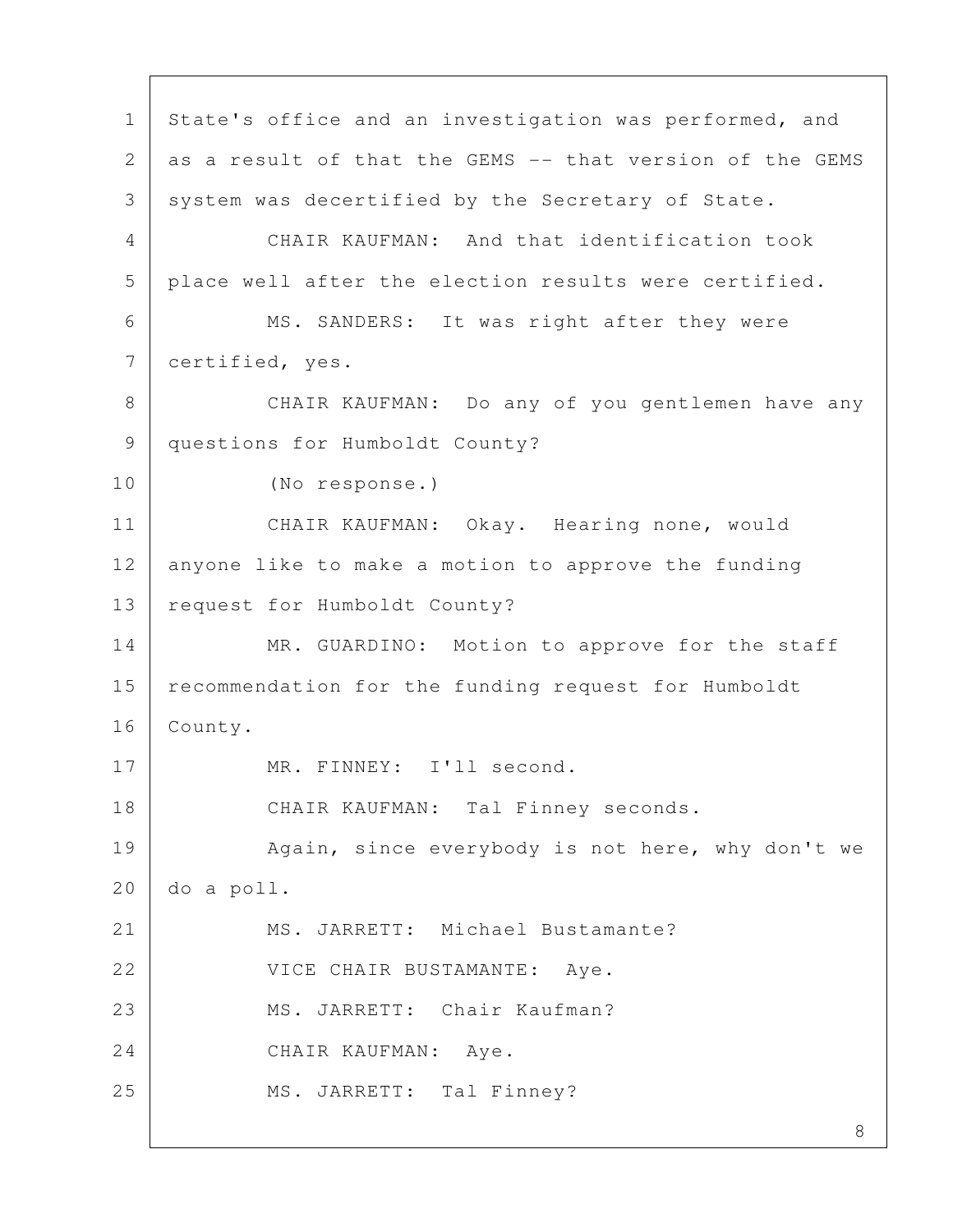1 MR. FINNEY: Aye. 2 MS. JARRETT: Carl Guardino? 3 CHAIR KAUFMAN: Carl? 4 MR. GUARDINO: Suddenly it's really hard to hear 5 you, but she said my name, and it's "Aye." 6 CHAIR KAUFMAN: Okay. Congratulations Humboldt 7 County, and we wish you success with your new system. 8 | MS. SANDERS: Thank you very much. 9 CHAIR KAUFMAN: Okay. We have a couple of staff 10 reports to go through. The first one is something that 11 was requested of the Board at the last meeting way back 12 in February of 2011. We talked about the fact that here 13 we are ten years later and we're still sitting on a lot 14 of money. And it looks like by the most recent tally 15 there's still \$65 million worth of funding available 16 sitting there remaining for potential second allocation. 17 And we shaped a survey to go to all the counties to get 18 a sense of how the counties were feeling about the 19 status of their purchases and whether they were going to 20 be looking for more funding from this Board. And we 21 | sent out a survey in -- March? 22 MS. MONTGOMERY: I believe it was April. 23 CHAIR KAUFMAN: April. Okay. The survey went 24 out and we got a nice response, and I'll ask the staff 25 to provide a report on the responses we've received.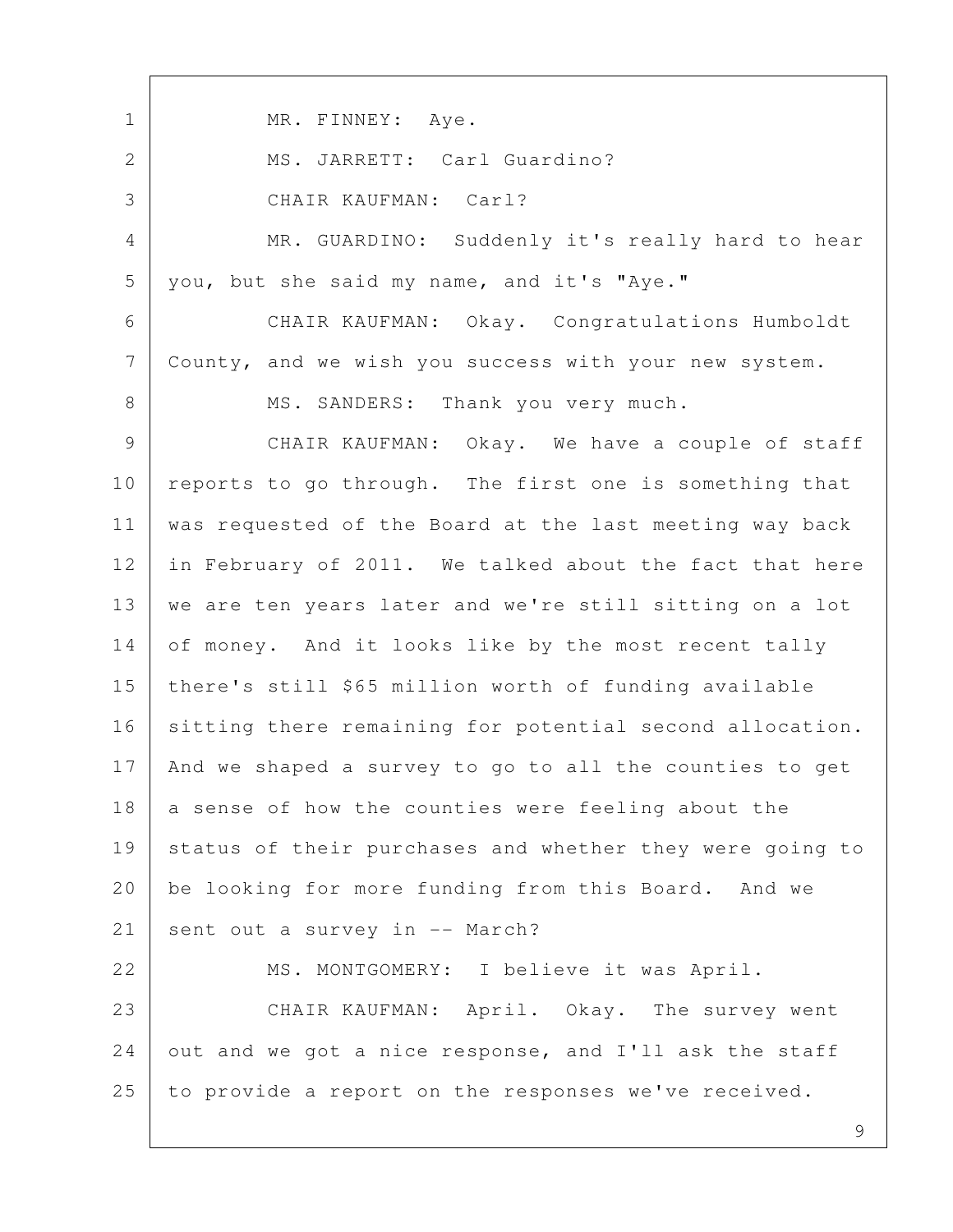1 MS. MONTGOMERY: Just a quick survey of the 2 | survey, a couple of quick items. Fifty of the 58 3 counties responded to this survey. And like Stephen 4 said, that's a pretty good response. Of the counties 5 that responded, 90 percent are interested in applying 6 for a second round of funding for additional voting 7 equipment if it is made available. 8 Of the 25 counties who responded and still have 9 remaining funds, 84 percent of them plan to use their 10 remaining initial formula allocation funds. 11 | Also, a large number of the counties who 12 reported being interested in modernizing their current 13 voting systems are concerned about the lack of approved 14 voting systems currently on the market in California. 15 CHAIR KAUFMAN: And that's that. 16 MS. MONTGOMERY: That's that. 17 CHAIR KAUFMAN: You know, it seemed to me in a 18 lot of the responses it was apparent that many of the 19 counties would like to get new voting equipment but 20 don't feel that there's an adequate system for them to 21 do so. And I'd like to hear from staff regarding what  $22$  the status is of the certification process and where 23 | things stand in terms of the available systems, 24 particularly since L.A. County has made it known that  $25$  they don't feel that there is a system that is available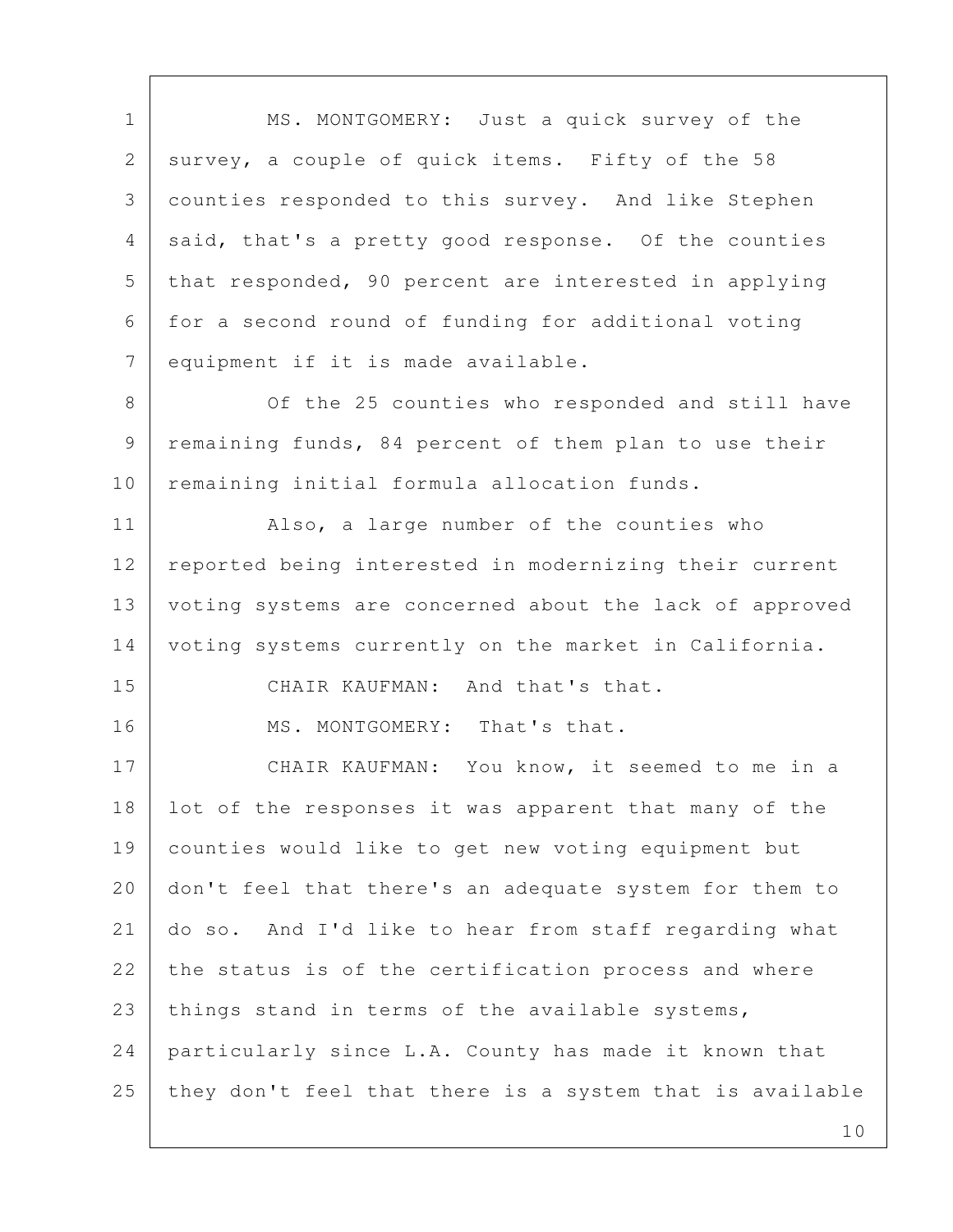1 for them right now that can adequately serve the largest 2 voting district in the country. So perhaps staff can 3 address that issue.

 4 MR. MACIAS: Yes. This is Ryan Macias with the 5 Office of Voting Systems here at the Secretary of 6 State's Office.

7 As for L.A. County, as we all know, they're 8 | running their VSAP right now, which is Voting System 9 | Advisory Program, I believe. We have not had an 10 intimate involvement in that process, so I can't really 11 speak to what it is they are looking for.

12 The latest I heard is that they are planning to 13 | work with a vendor to create a system from the ground 14 | up; therefore, nothing that is currently in the EAC 15 | process for testing is, one, adequate to them or, two, 16 something that they are even looking to use. I know 17 their goal is by 2015 to be implementing a brand new  $18$  system that will be built from the ground up.

19 However, as for the rest of the EAC and voting 20 systems testing certification process, just recently we 21 had one new voting system get certified by the EAC. It 22 has been stated that they will be coming to California. 23 This voting system vendor is Unison, with the voting 24 system entitled "Open Elect version 1.1." It is the 25 same vendor that currently is in use that created the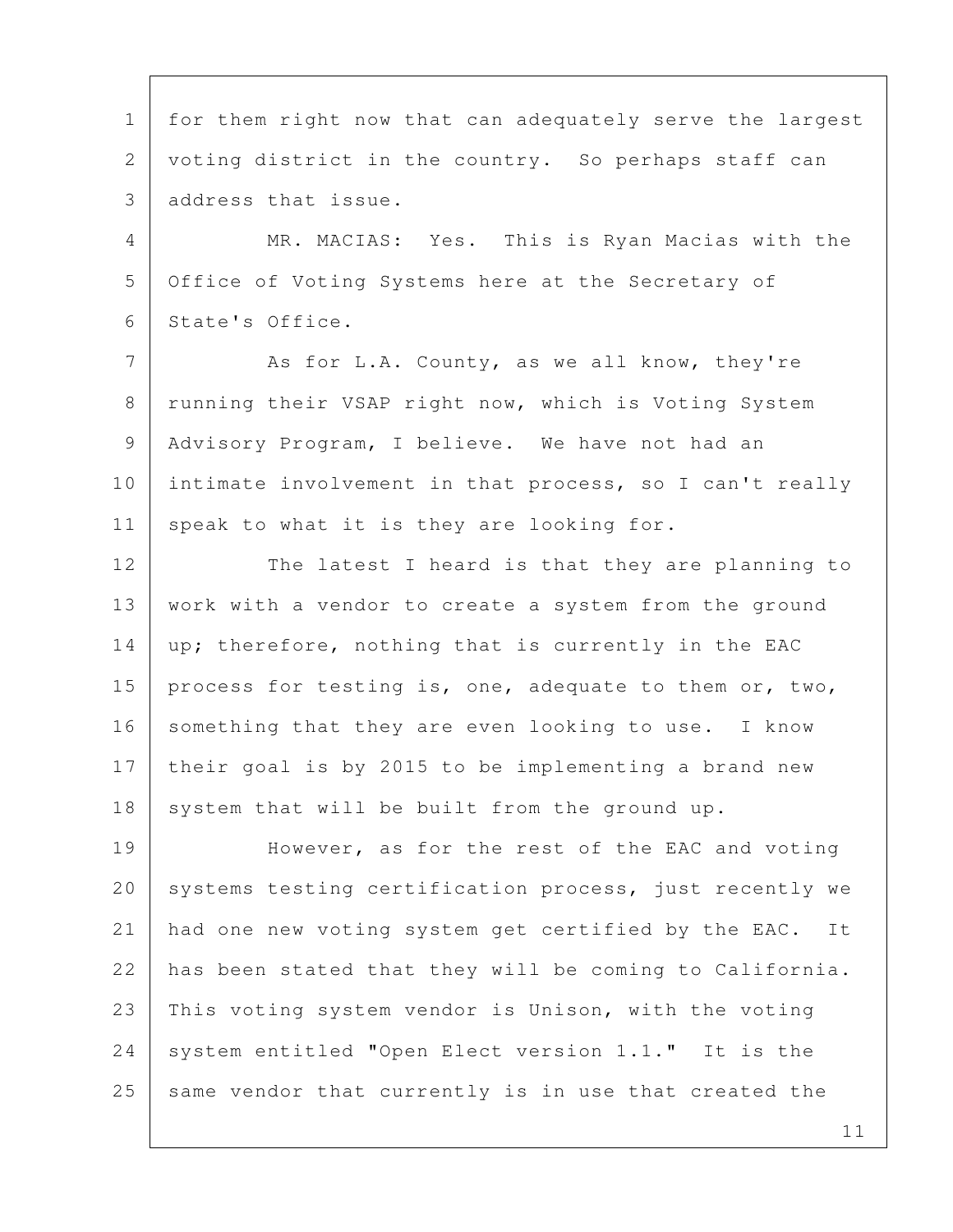1 InkaVote Plus System for L.A. County, but this system is 2 not a generation of that system; it is actually 3 something that was built from the ground up. That is 4 the only system that is out there currently that has 5 been certified by the EAC.

 6 There's three other systems that we have 7 approximate dates for certification and for approval 8 that would be an upgrade to the election systems and 9 software. It's entitled "Unity 3.4.0.0," and it is 10 basically an updated system to what is approved in 11 | California right now, which is Unity 3.0.1.1.

12 And in the survey you will see multiple people 13 | who are talking about wanting to go to single-count 14 | scanners, specifically the Model 850. This would allow 15 | for that. The Model 850 is the central count system 16 that is incorporated in the 3.4.0.0 system. Currently, 17 at the EAC a test plan has been submitted and testing 18 has begun, with an approximate date of completion of 19 November 2012.

20 The next system would be Dominion Democracy 21 Suite 4.9, which is a modified system of the currently 22 certified Democracy Suite 4.6, which was just certified 23 earlier this month by the EAC. But it is not currently 24 in a state that would meet California requirements so 25 they are going back with minor modifications. Minor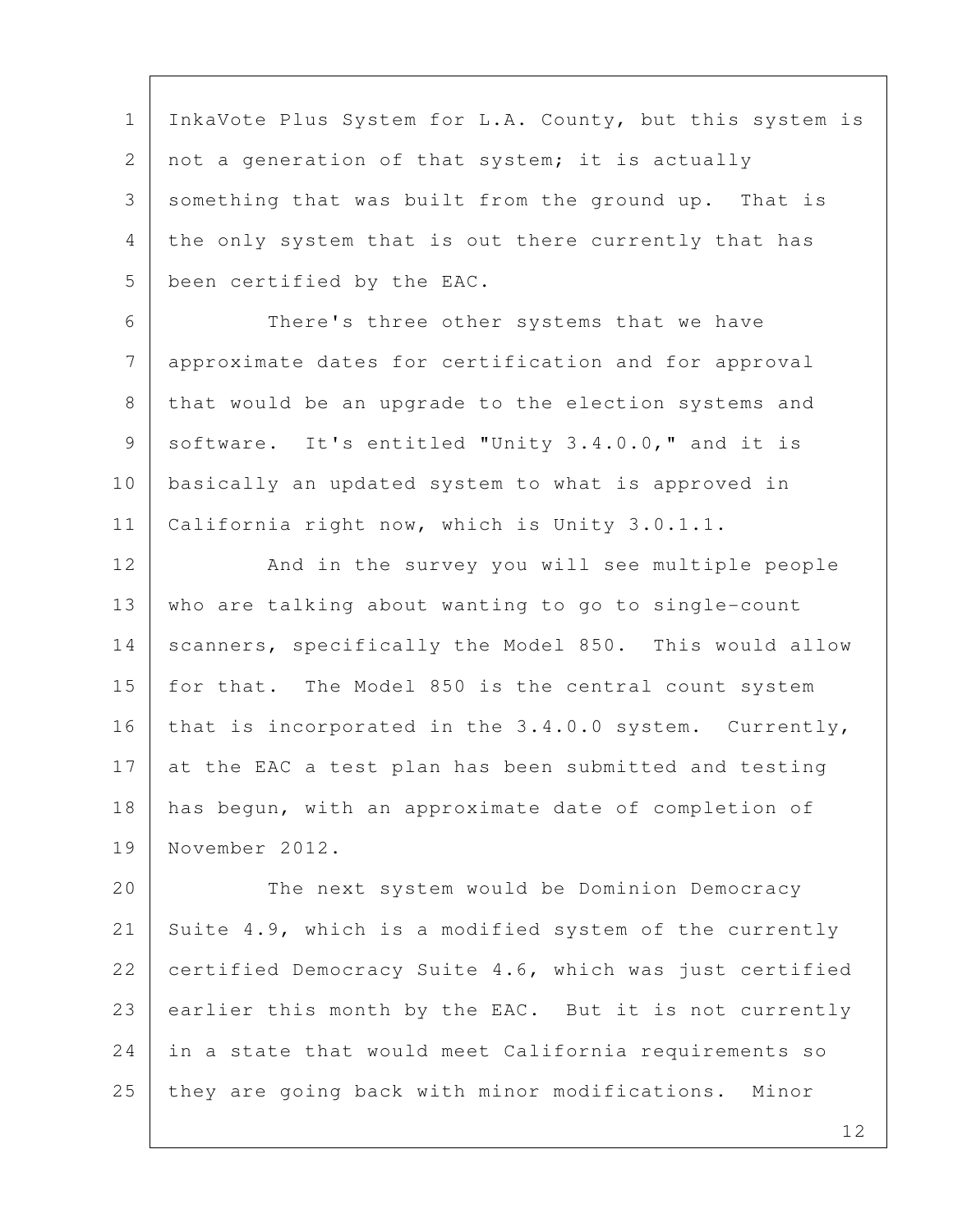1 modifications normally take in the realm of three to six 2 | months to get through the EAC. And with that stated, 3 the test plan has begun and testing also has begun, and 4 we are looking -- our understanding is an approximate 5 date of November 2012 to be done with the EAC.

6 And, lastly, would be the Dominion Premier 7 Assure 1.3. This is an upgraded GEMS system. They 8 | changed the name to the Assure 1.3, but it is a newer 9 generation of the GEMS system, and it currently has an 10 approved test plan by the EAC and an approximate date of 11 September of 2012 to be completed at the EAC.

12 The Dominion has stated that they are not sure 13 whether or not they are going to bring that system to 14 California, because they're waiting to find out whether 15 the jurisdictions are going to express interest in 16 actually bringing in that system.

17 CHAIR KAUFMAN: When you said September 2012, 18 that was at the EAC?

19 MR. MACIAS: That's at the EAC. All these dates 20 are at the EAC. Although we've heard talk from most of 21 the vendors that, you know, the systems are planning to 22 come to California, you know, it's going to be up to 23 them. There's no outstanding applications at this time. 24 | But I'm going to actually regress a little bit.

25 Yesterday there was an announcement that Mark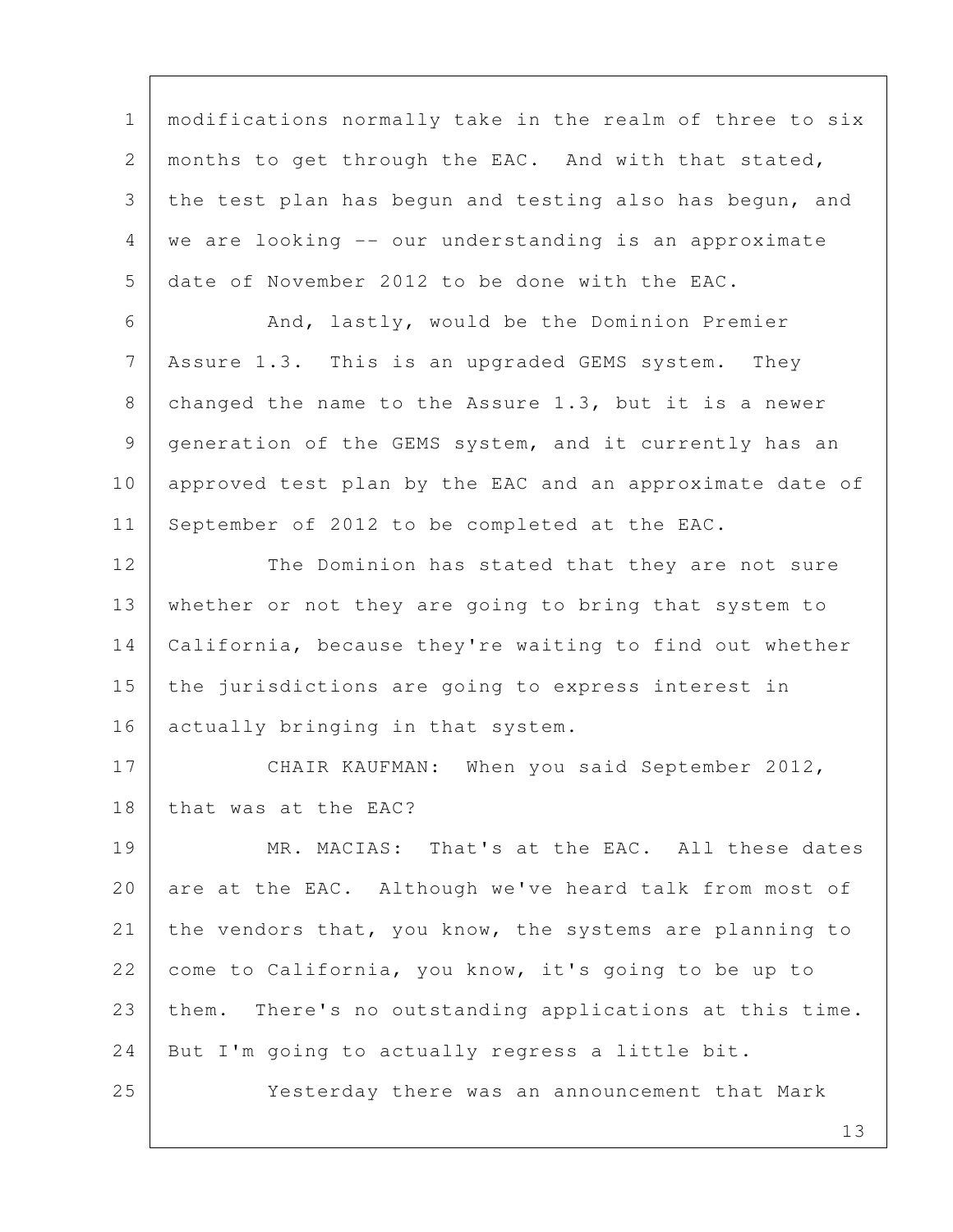1 | Robbins, who was the executive director -- acting 2 executive director at the EAC, was sworn in to a new 3 position; so currently we do not even have an acting 4 executive director at the EAC. And what that ultimately 5 means is -- the acting executive director was the sole 6 person that was allowed to make a certification decision  $7$  on voting systems, so until we have a new acting 8 director in place, basically we're at a standstill at 9 this point on voting system certification of the EAC 10 process. 11 CHAIR KAUFMAN: So if that's the November 2012 12 and September 2012 dates, even if we had an acting 13 executive director, those would be the best dates coming 14 out of those systems. 15 MR. MACIAS: Coming out of the three of the four 16 that have yet to be certified. And, like I said, we put 17 the Dominion Premier Assure -- we're still looking at 18 September-ish, if they decide to bring it to California. 19 But ES&S and Dominion have stated that they are 20 definitely bringing those new systems forward, you know, 21 after the November date. 22 MS. LEAN: If they bring them forward, how long 23 will it take California? 24 MR. MACIAS: Approximate dates or approximate 25 time frames is around three to six months per system,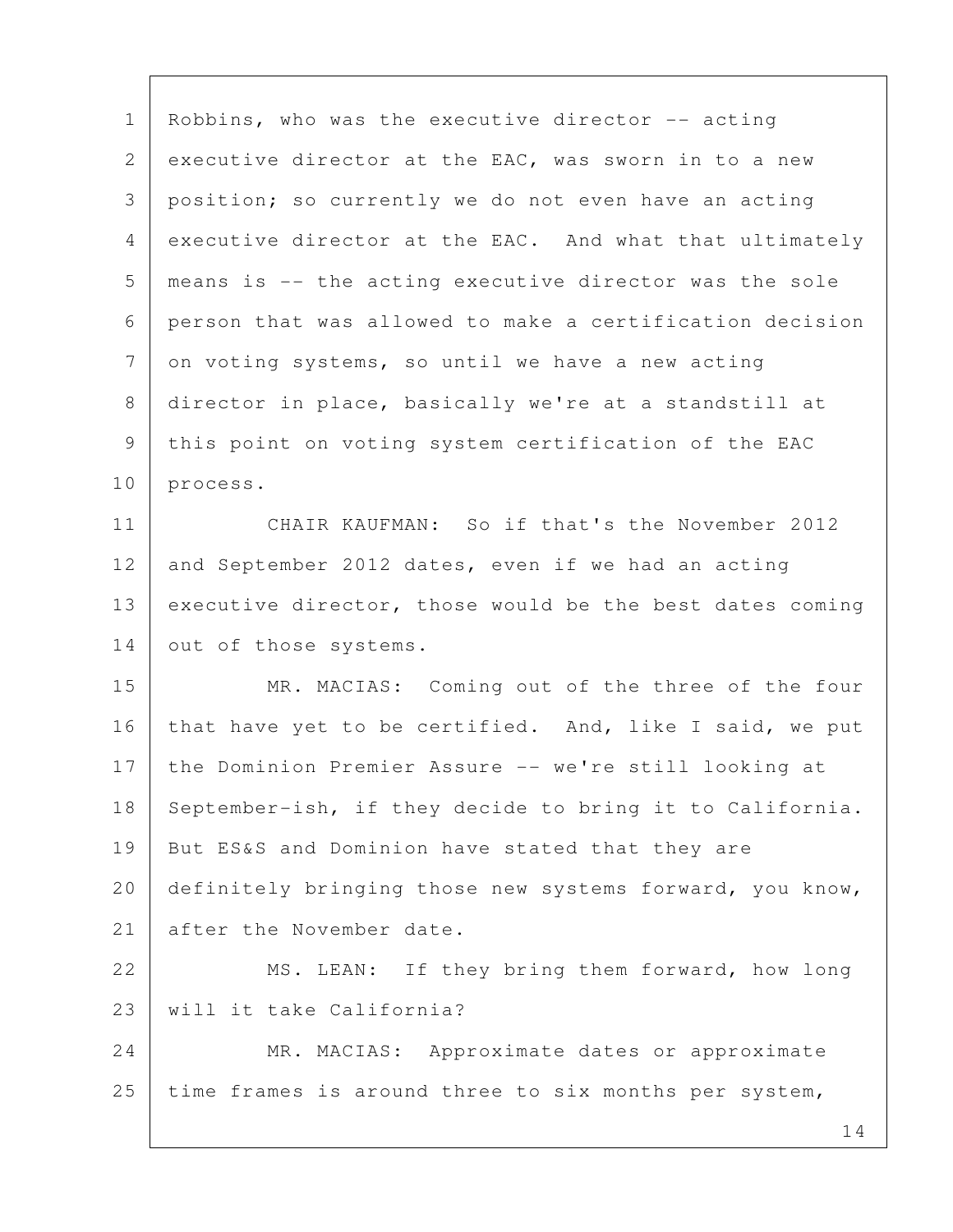1 and that's going to depend on the system itself, the 2 technology, whether it's an upgraded system or a brand 3 new system, the amount of testing that's going to need 4 to take place; but a good estimate is between three and 5 six months for the entire process. 6 CHAIR KAUFMAN: So at best we're looking at 7 mid-2013? 8 MR. MACIAS: That's correct. 9 VICE CHAIR BUSTAMANTE: I have a question. You 10 had referenced California requirements, which stands 11 above and beyond the EAC's requirements. What is that 12 requirement? 13 MR. MACIAS: Well, there are multiple 14 | requirements here in California that are different than 15 the EAC. The EAC specifically states that they are 16 testing the technology, and to basically meet the voting 17 system -- the voluntary voting system quidelines of 2005 18 as a system as a whole, but the EAC has always 19 recommended that states do their own testing to meet 20 | specific state laws. 21 The system I referred to was the Dominion 22 Democracy Suite 4.9 system. I do not know what criteria 23 they did not meet, but some of the things that the EAC 24 does not test would be California specific rotation, 25 California specific ballot layout information; and so,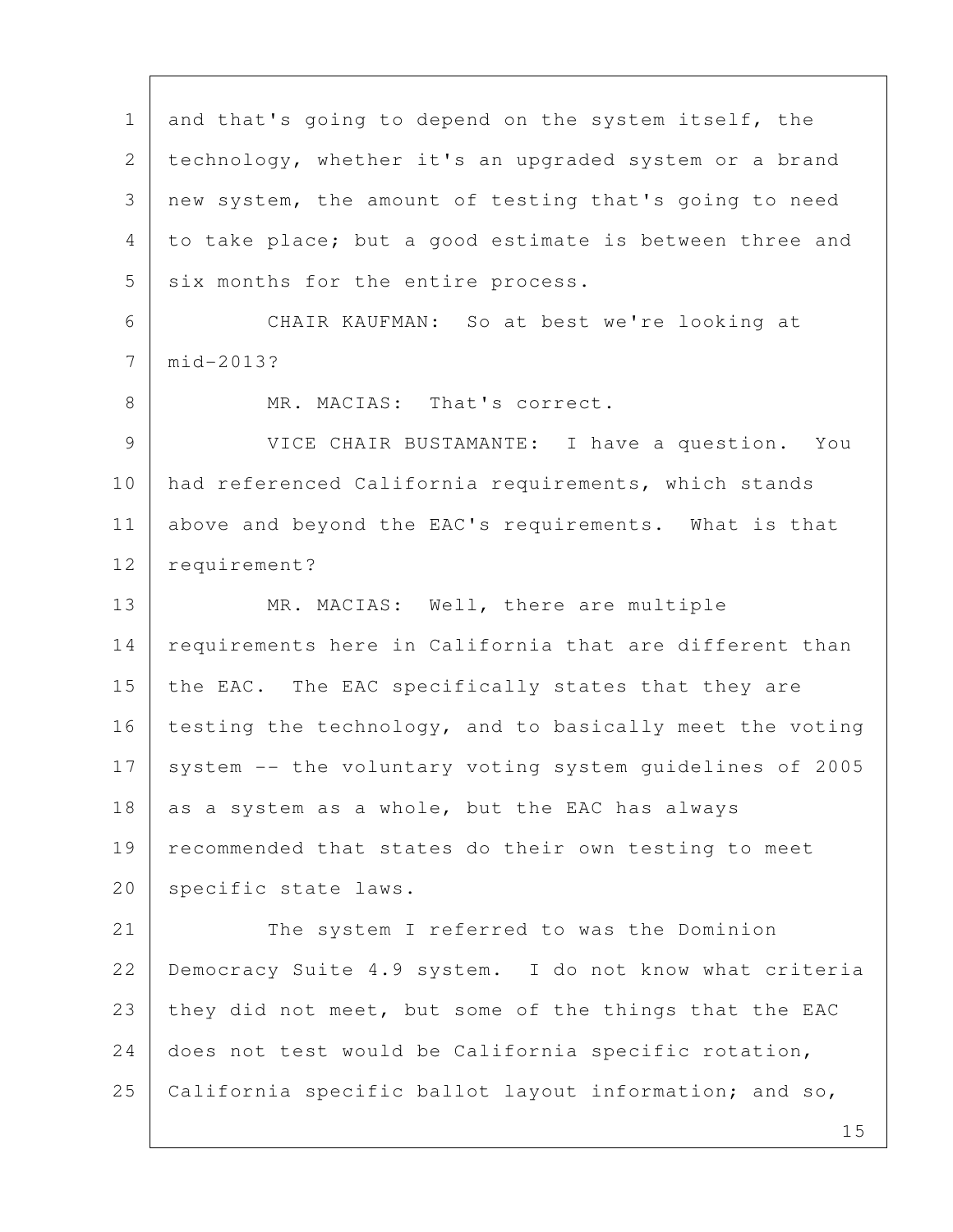1 | you know, other election definition criteria that is 2 specific to California election law. 3 CHAIR KAUFMAN: Other questions? 4 Well, obviously, not having any certified 5 systems makes it difficult for counties to move forward 6 and us to move forward with any plan of action regarding 7 cutting off the first round of funding or implementing a  $8$  second round of funding; so we appear to be hamstrung by 9 | the process, which is discouraging at best. 10 VICE CHAIR BUSTAMANTE: I have a question. The 11 requirement that you mentioned in election law, is that 12 State legislation or is that at the Secretary of State 13 level? 14 MR. MACIAS: That is State legislation. 15 VICE CHAIR BUSTAMANTE: Okay. So what can the 16 Secretary of State's office do to help speed this 17 process up, because right now from the time that 18 somebody submits at the EAC to the time that it is 19 approved in California -- generally speaking, what's the 20 time frame? 21 MR. MACIAS: That's a very difficult question, 22 because the EAC process has taken anywhere from -- 23 there's currently a system in the EAC process that has 24 been there since December of 2007, I believe, that still 25 has not made it out.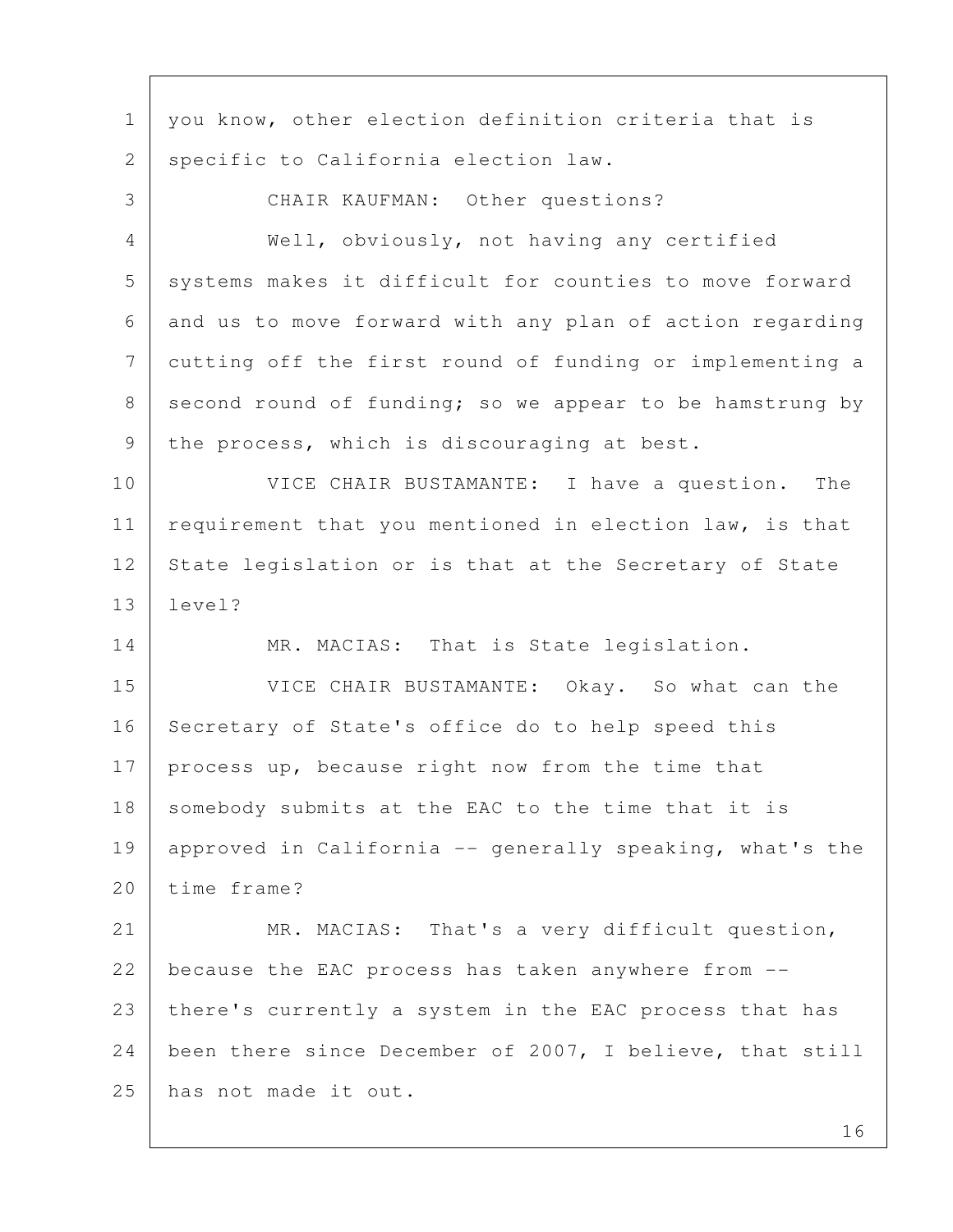1 VICE CHAIR BUSTAMANTE: Well, let me ask you 2 this: So once the EAC has approved, what is 3 California's time frame?

4 MR. MACIAS: That would be approximately three 5 to six months to get through the entire testing approval 6 process, which includes holding public hearings and, you 7 | know, all of that. It's approximately 36 months.

8 VICE CHAIR BUSTAMANTE: So has the Secretary of 9 State's office engaged the EAC at all to try to find a 10 | way to speed up the process, given, you know, the 11 largest county in California and one of the largest 12 counties in the country is hamstrung to modernize its 13 equipment?

14 MR. MACIAS: Yes. We've had multiple 15 discussions back and forth with the EAC. Our office 16 | works directly with the voting system testing and 17 certification team at the EAC, and we've discussed many 18 options.

19 We've even discussed internally if there would 20 | be any options to speed it up in the State as well. 21 But, you know, again, as for L.A. County specifically, 22 you know, they are taking a different role or a 23 different approach with what they're doing with their 24 | VSAP, and basically stating that there's nothing that is 25 currently out there that would work for them in creating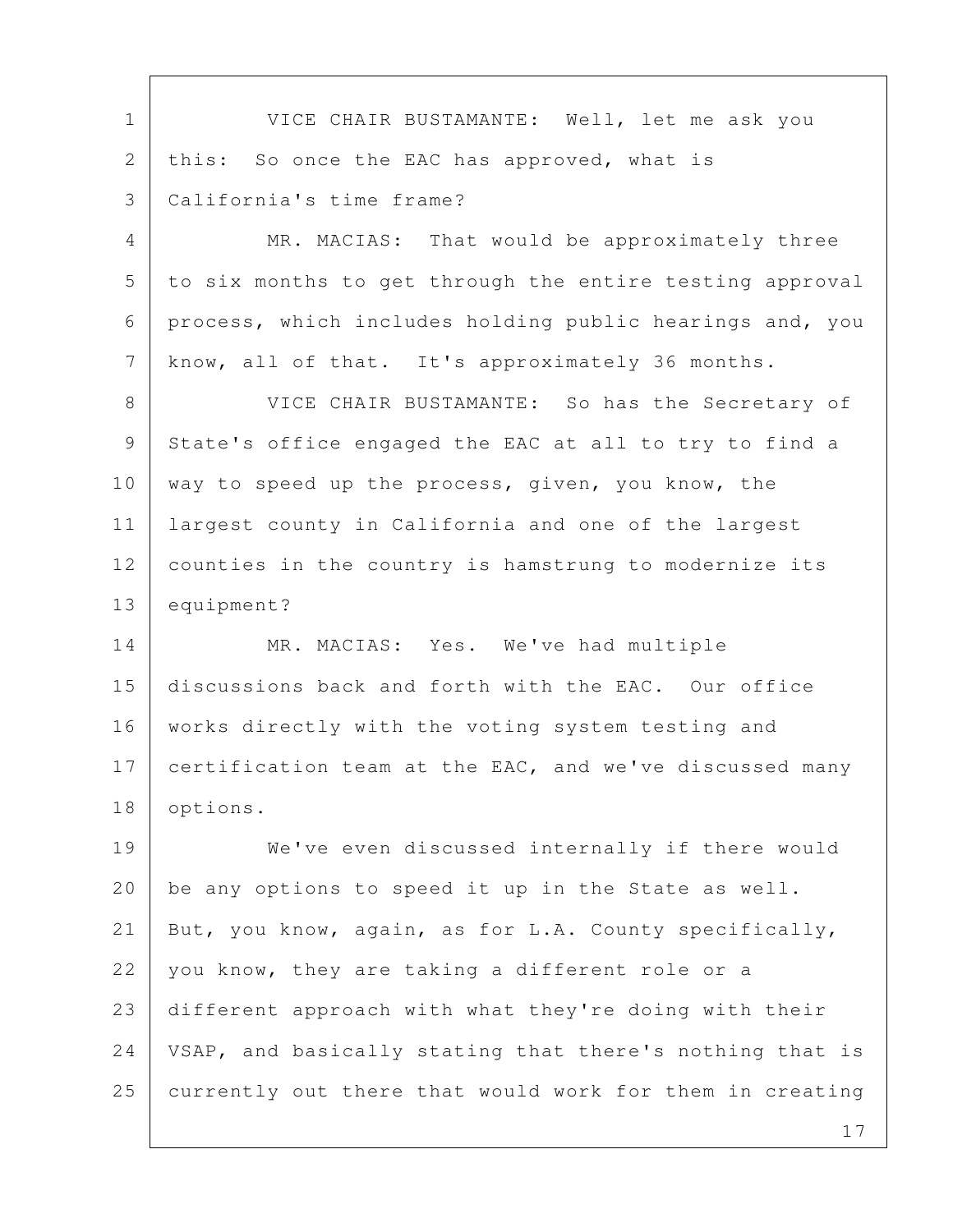1 a whole new process in trying to find out what will work 2 for them and then begin creating a system from the 3 ground up. 4 VICE CHAIR BUSTAMANTE: So do you agree with 5 that statement of theirs that there is nothing available 6 for them? 7 MR. MACIAS: I can't answer that question, not 8 being intimately involved in running Los Angeles 9 County's election. I think there are systems out there 10 that will work for jurisdictions within the State of 11 California and meet California law, but as for the 12 | implementation for Los Angeles County specifically, I 13 can't really answer that question for them. 14 VICE CHAIR BUSTAMANTE: Sure. I understand. 15 Los Angeles has said that, I think, that they were 16 looking to trying to having it implemented for 17 2015/2016, something like that. Is that correct? 18 CHAIR KAUFMAN: That is what we're being told, 19 yes. 20 VICE CHAIR BUSTAMANTE: So if the EAC has a 21 process that goes anywhere from, you know, five days to 22 six years and you have a process that goes anywhere from 23 three months to six months, how confident are you that  $24$  | L.A. County, in search of a brand new system that has 25 never been even thought of yet, will be in a position to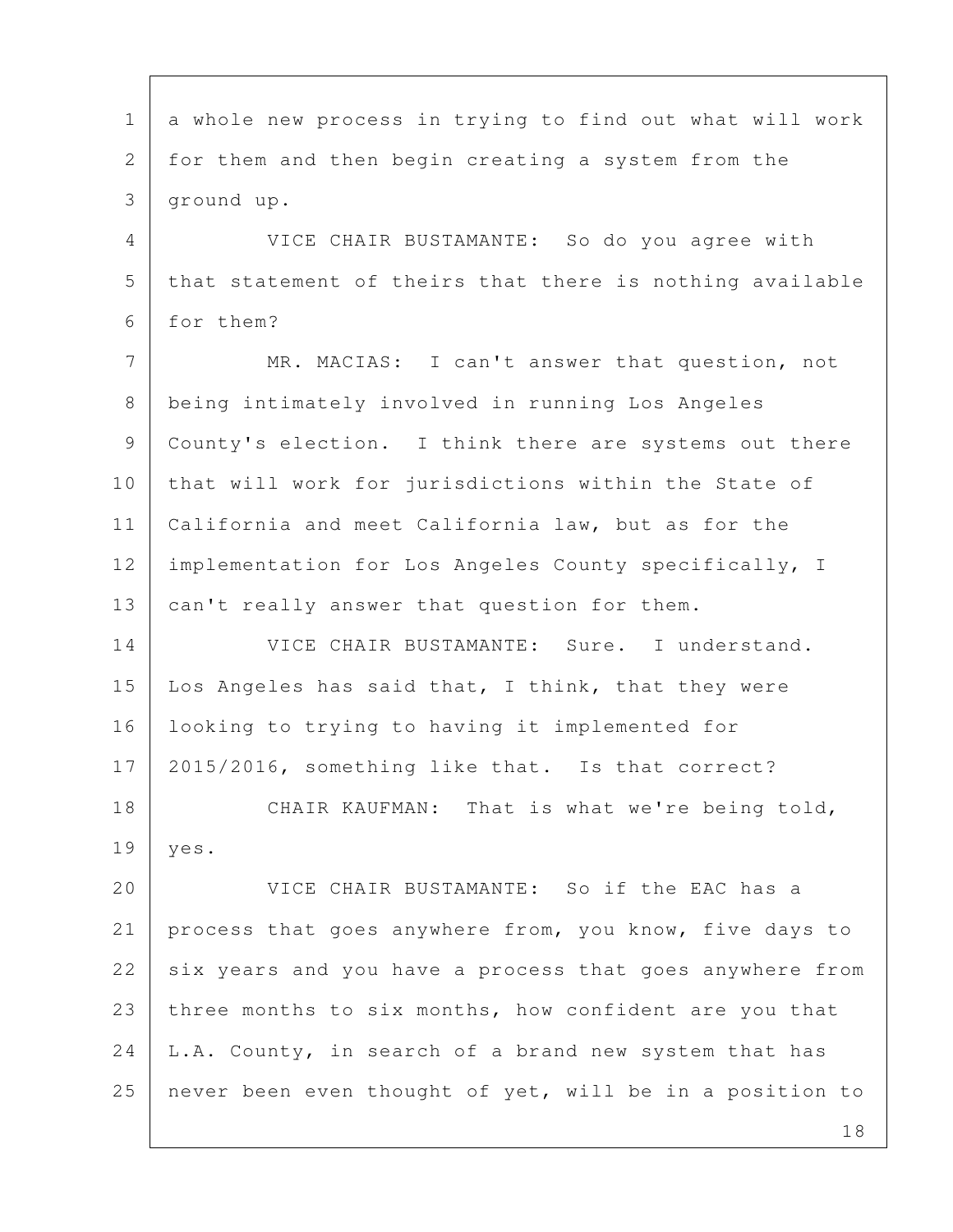1 implement something by 2015 or 2016?

| $\overline{2}$ | MR. MACIAS: I would say that the process that            |
|----------------|----------------------------------------------------------|
| 3              | they are going through and building a system from ground |
| 4              | up has been -- my experience and what I have seen        |
| 5              | through the EAC systems that have been built from the    |
| 6              | ground up have actually gone through a lot quicker       |
| $\overline{7}$ | because they are not based on legacy code and based on   |
| 8              | the legacy system that are just getting upgrades and     |
| 9              | changes to them; they're actually being built, you know, |
| 10             | specific to meet the voting system guidelines of 2005.   |
| 11             | So I would feel fairly confident in that process         |
| 12             | of being able to go through by 2015 or 2016 if L.A.      |
| 13             | County begun building the system on the time frame that  |
| 14             | they're looking at, which is early 2014, I believe. I    |
| 15             | feel fairly confident they can get through, as long as   |
| 16             | we have an executive director and an EAC available.      |
| 17             | VICE CHAIR BUSTAMANTE: Thank you.                        |
| 18             | CHAIR KAUFMAN: Part of the problem has been              |
| 19             | that the EAC -- forgetting about whatever time it takes  |
| 20             | for them to do something -- they haven't even had        |
| 21             | anybody there.                                           |
| 22             | MR. MACIAS: As for voting system testing                 |
| 23             | certification, you are correct, they have not had a      |
| 24             | quorum; they have not had members. But as for voting     |
| 25             | system testing and certification, that process does not  |
|                | $1 \Omega$                                               |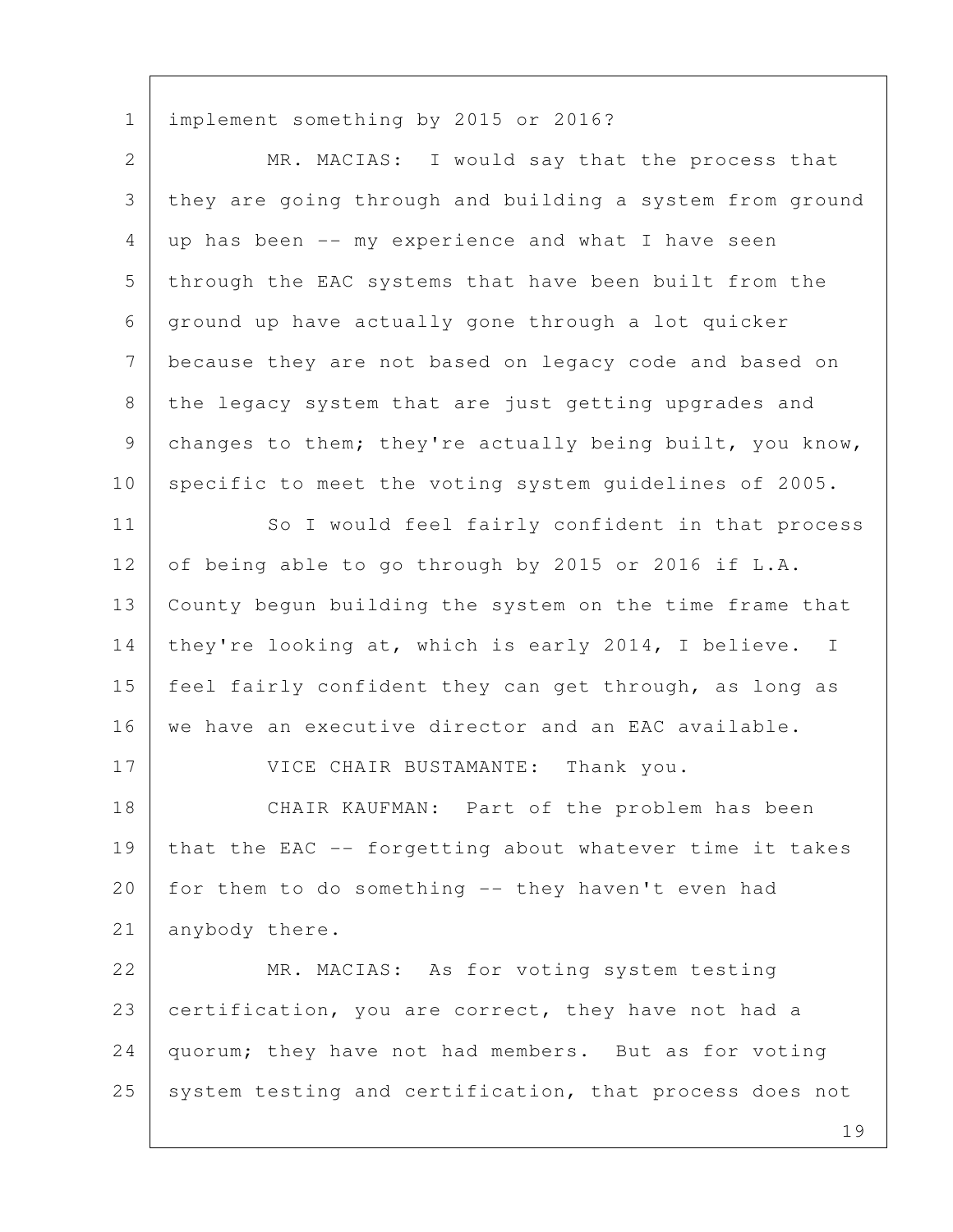20 1 | need a quorum nor does it need EAC membership. That is 2 the sole discretion of the executive director to be able 3 to make testing and certification decisions. So that 4 has been the good news, up until yesterday when 5 Mr. Robbins left the EAC. But that was the one portion 6 of the EAC that was still moving forward quickly and 7 proficiently. 8 | CHAIR KAUFMAN: Anyone else? Carl? Tal? 9 MR. FINNEY: Not for me. Thanks. 10 CHAIR KAUFMAN: Did we just lose somebody? 11 VICE CHAIR BUSTAMANTE: Sounds like we did. I'm 12 here. 13 MR. GUARDINO: I'm here too. 14 CHAIR KAUFMAN: All right. Well, I don't know 15 that there's much of a decision we can make regarding 16 this. And, frankly, we don't have a decision on the 17 Agenda, but it sounds like we're going to have to 18 continue to take a wait-and-see attitude with this. It 19 would be great if we as Board members could get an 20 update from you all when and if the EAC does something 21 to replace the executive director. 22 I do know we have a comment card from Kim 23 Alexander, so before we close this topic, Kim, if you'd 24 you like to approach. 25 MS. KIM ALEXANDER: Good morning. Thank you for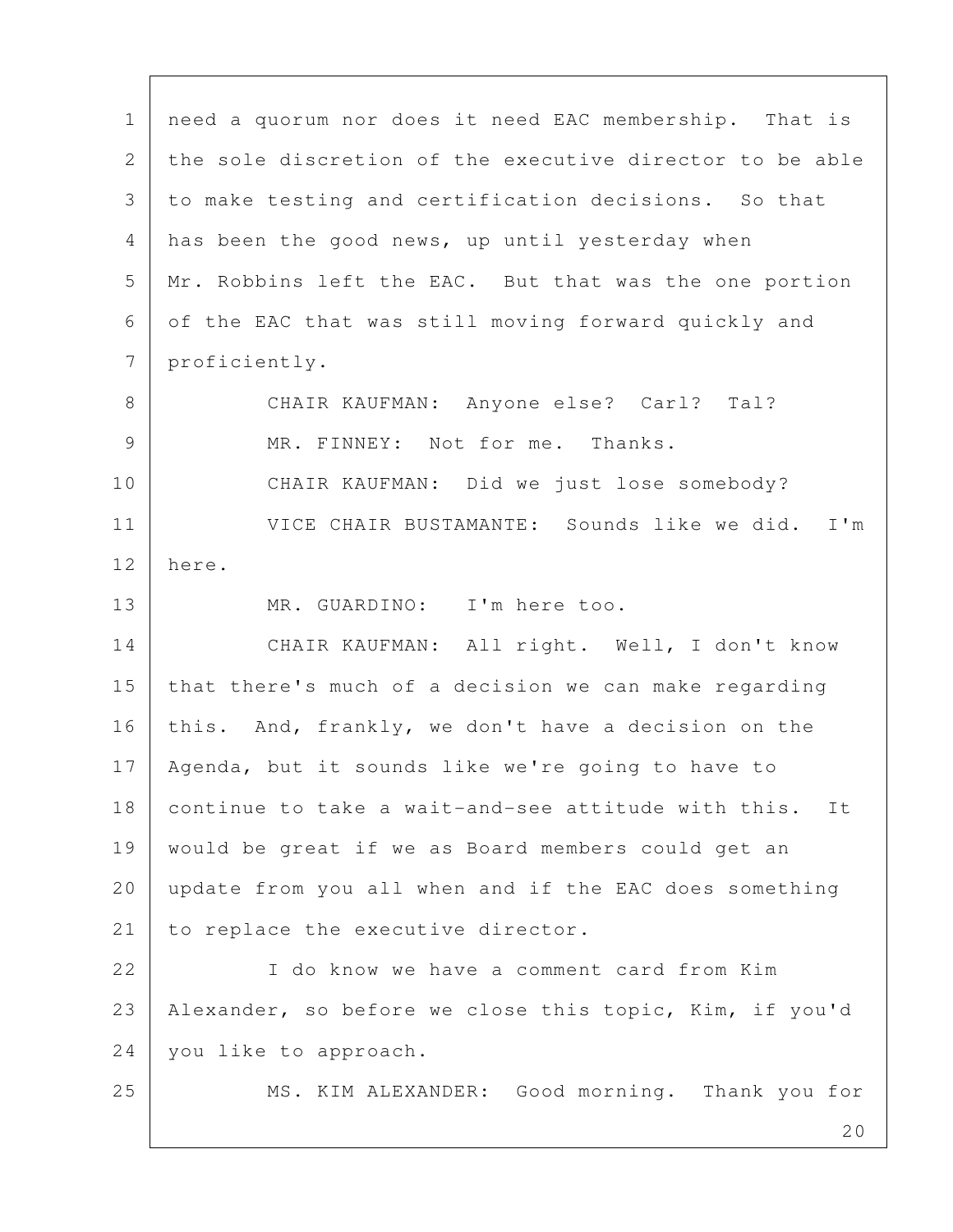1 | letting me speak at this part of the Agenda. I thank 2 you, too, for the meeting today and the excellent staff 3 report and the discussion about Humboldt. That was 4 really helpful.

 5 I just wanted to let you know I'm involved in a 6 group called the Future of California Elections and 7 working with a number of nonprofits and election 8 officials in California to tackle some of the challenges 9 that we face with voting systems and other issues of our 10 election process. And one of the things we are looking 11 at is the certification process and, in particular,  $12$  | L.A.'s challenge, which is one county that is, as 13 mentioned, the largest county in the country.

14 There is an opportunity for L.A. to engineer the 15 next generation of voting equipment. Not just for L.A. 16 but for everybody. And a lot of people realize there's 17 this great opportunity, but it requires us to think 18 creatively about how we're going to get from here to 19 there.

20 | I never thought I would say this in this room, 21 but I would like us to consider opening up a discussion 22 about maybe making the Prop 41 money more flexible so 23 that maybe as a one-time expenditure we would 24 consider -- or not endorsing it but just something to 25 | consider -- allowing Los Angeles County, in particular,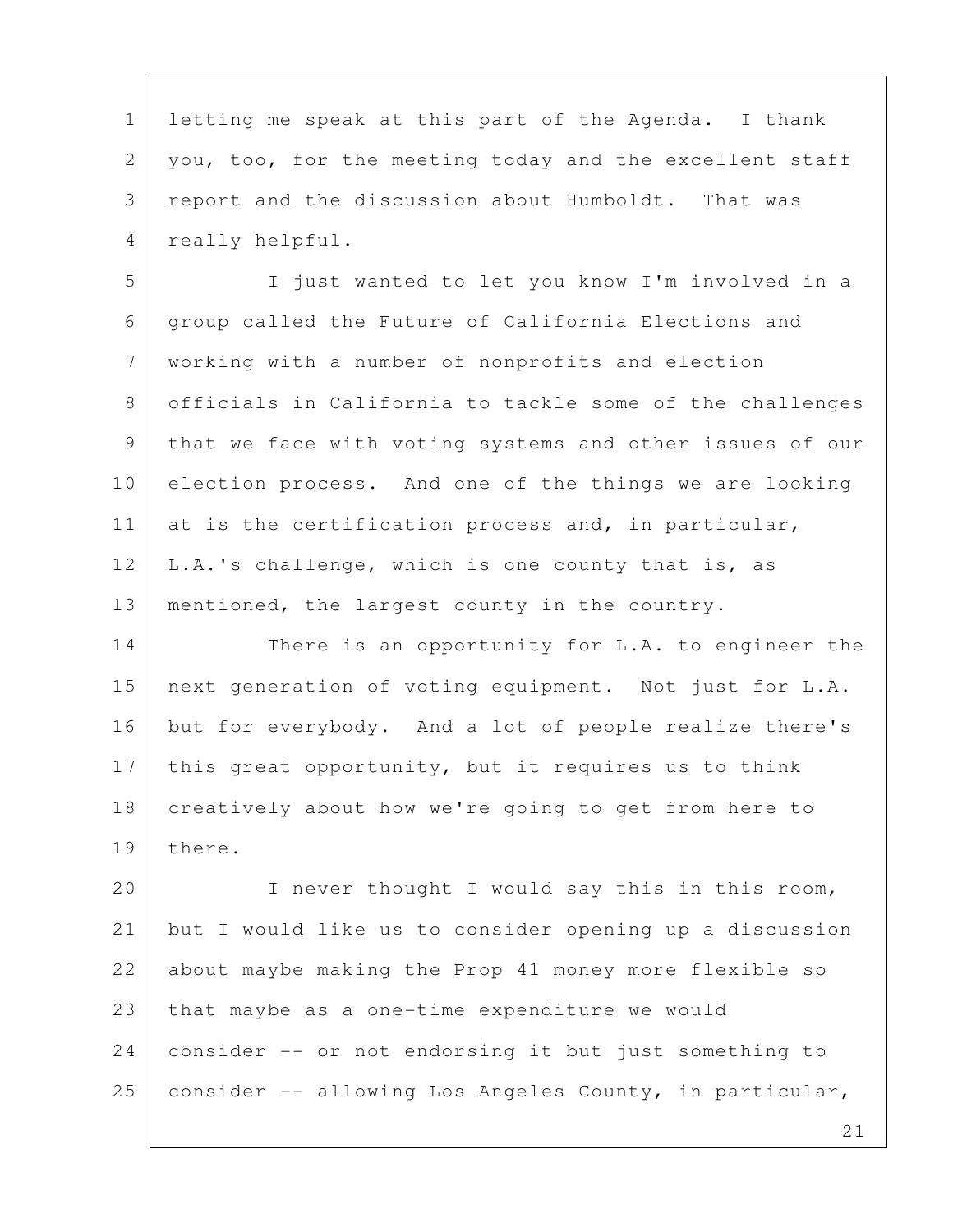1 to spend its significant allotment of Prop 41 money in 2 part to develop its system and not have to wait for 3 something that's coming out of the already certified 4 funds; because, clearly, if we do that, we may be 5 waiting beyond when all these needs could be met. 6 So I just wanted to kind of put that out there. 7 I hope you might fill that into your discussion. 8 Obviously it will take change in the legislation to do 9 that, but I think there are a lot of people who would be 10 interested in pursuing that. I just wanted to mention  $11$  that. 12 CHAIR KAUFMAN: Thank you, Kim. You should know 13 that I've actually had a conversation similar to that 14 with L.A. County. 15 MS. ALEXANDER: Okay. 16 CHAIR KAUFMAN: I do think it's going to take 17 | looking at things a little bit beyond where we are, and 18 I think there are legislative issues that are involved. 19 So I think, you know, we'll have conversations with the 20 Secretary of State's Office about where to go with that. 21 MS. ALEXANDER: Great. Thanks a lot. 22 CHAIR KAUFMAN: Okay. Given where we're at 23 | there, I guess let's move on to the second staff report, 24 | Item VI(B), relating to -- well, counties who are going 25 through a transition and perhaps moving on to other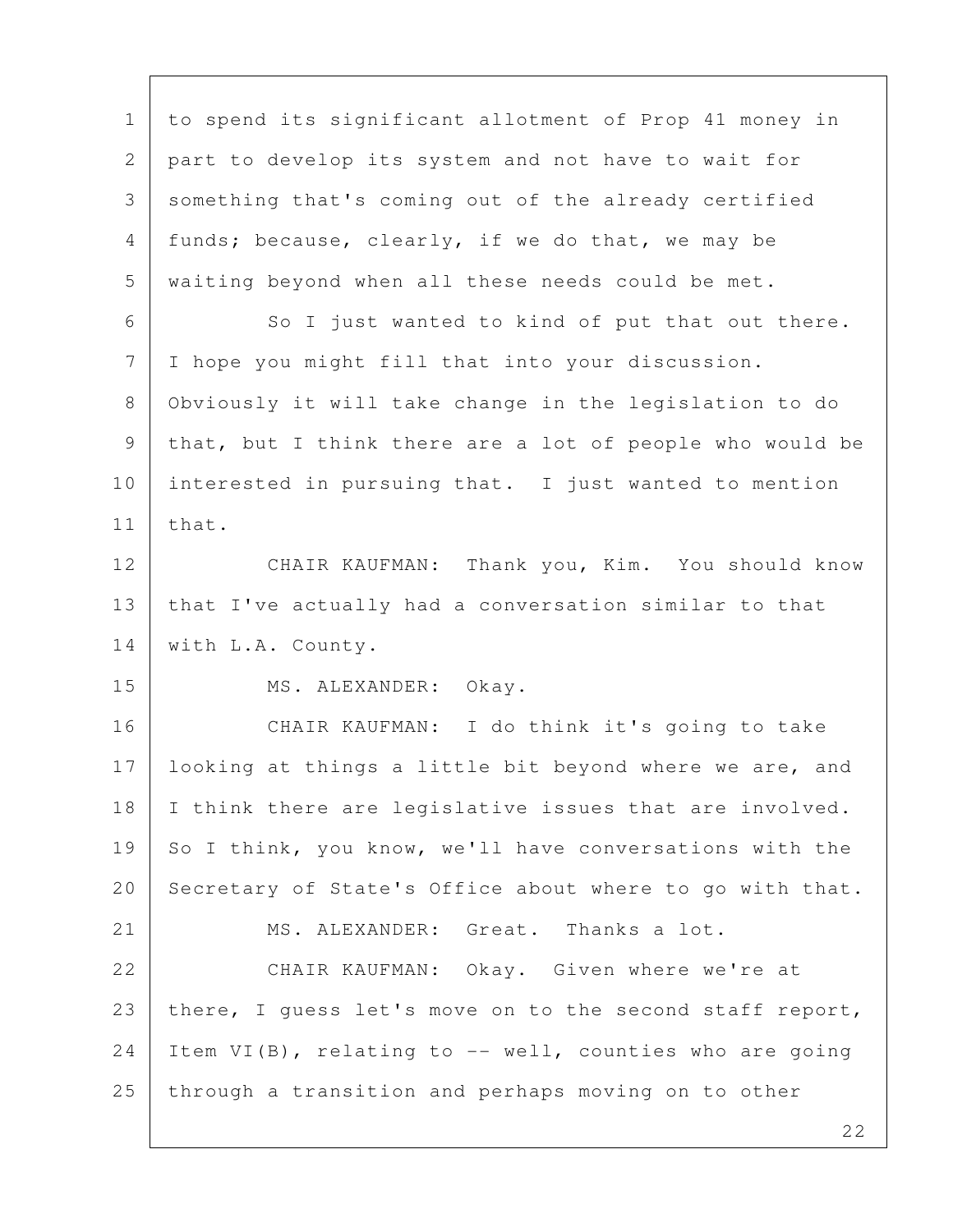1 voting equipment and what happens with the original 2 | voting equipment.

 3 MS. MONTGOMERY: On September 16th, 2002, the 4 Voting Modernization Board adopted policies and 5 procedures regarding the distribution and use of the 6 bond funds authorized by the passage of Prop 41. One 7 policy that was adopted stated that if a county received  $8$  a rebate or reduction in the price of the voting system, 9 the county shall refund the board in the same proportion 10 that the State provided funding for the voting system.

11 In July 2011, several counties inquired about 12 selling surplus voting machines, seeking direction with 13 regard to reimbursement from the Voting Modernization 14 funds a portion of the proceeds from the sale of the 15 equipment.

16 On July 7, 2011, under the direction from the 17 Board Chair, the staff issued CCROV Memorandum 18 No. 11045. This CCROV instructed that while the 19 counties did not need explicit permission from the Board 20 to sell surplus equipment that was purchased with Voting 21 | Modernization bond funds, they were required to return 22 the proportionate amount of the proceeds of the sale to 23 the Voting Modernization Fund that was used to purchase  $24$  that equipment. Accordingly, where a county used Voting 25 Modernization bond funds to purchase voting equipment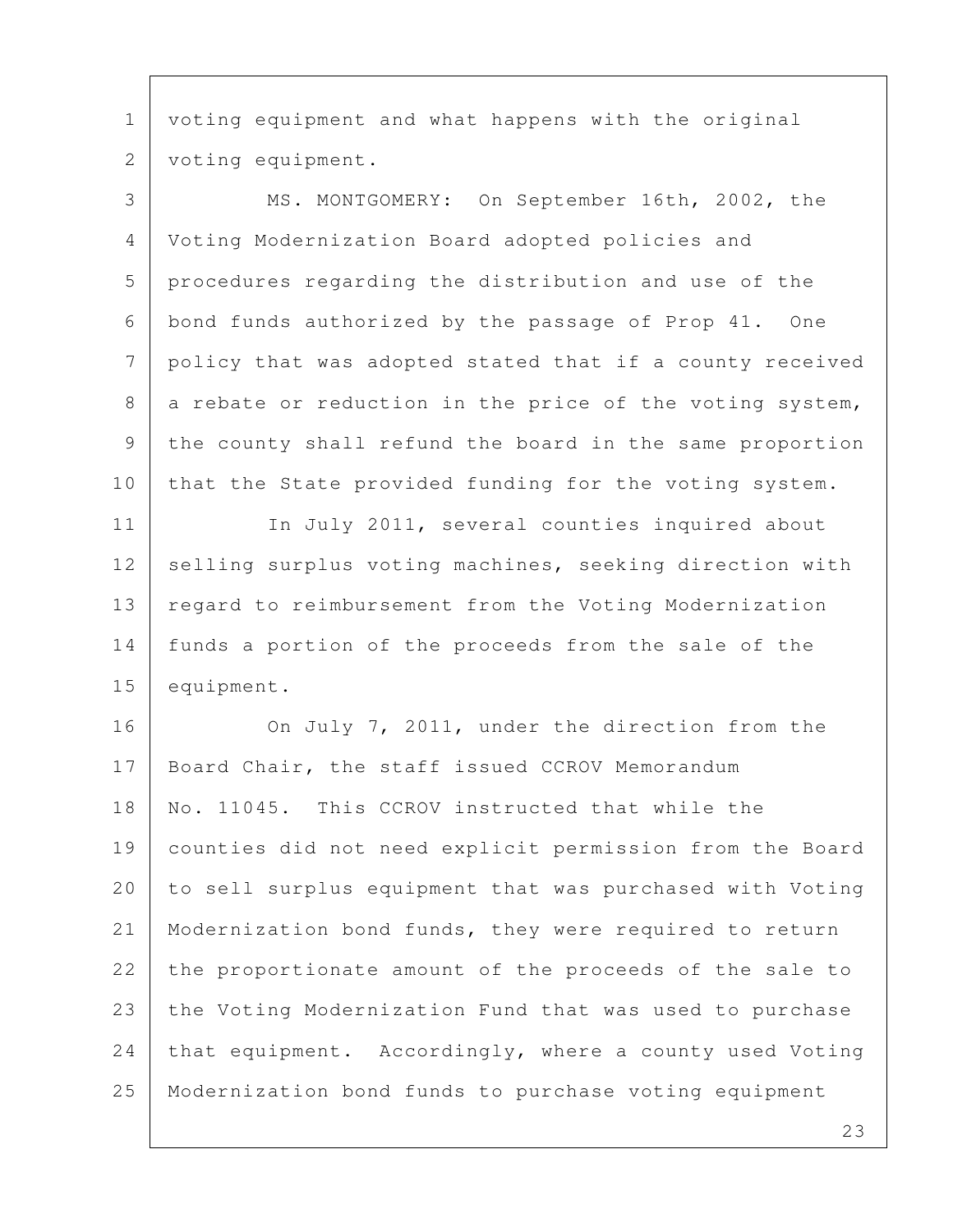1 and now is selling equipment, 75 percent of the proceeds 2 must be returned to the Voting Modernization Fund. The 3 remaining 25 percent of the proceeds can be retained by 4 the county.

5 The policies set forth in September 2002 did not 6 specify the disposition of the funds that had been 7 returned to the Voting Modernization Fund.

8 | The August 2011, Santa Barbara County returned 9 funds to the Voting Modernization Fund in the amount of 10 | \$181,700 that was generated from the sale of 143 ES&S 11 AutoMARK Voter Assist Terminals. This money was 12 deposited into the Voting Modernization Fund.

13 The question for the Board is when a county 14 sells surplus voting equipment and the funds are 15 returned to the Voting Modernization fund as required, 16 should those returned funds be deposited into a general 17 fund to be reallocated to all counties or should the 18 | returned funds be kept in a separate account to be 19 redistributed to the selling county as part of the VMB 20 formula allocation?

21 It is the recommendation of the staff that when 22 a county sells surplus voting equipment and returns the 23 funds to the Voting Modernization Fund as required,  $24$  those returned funds should be set aside for the selling 25 county and be returned to that county at such time when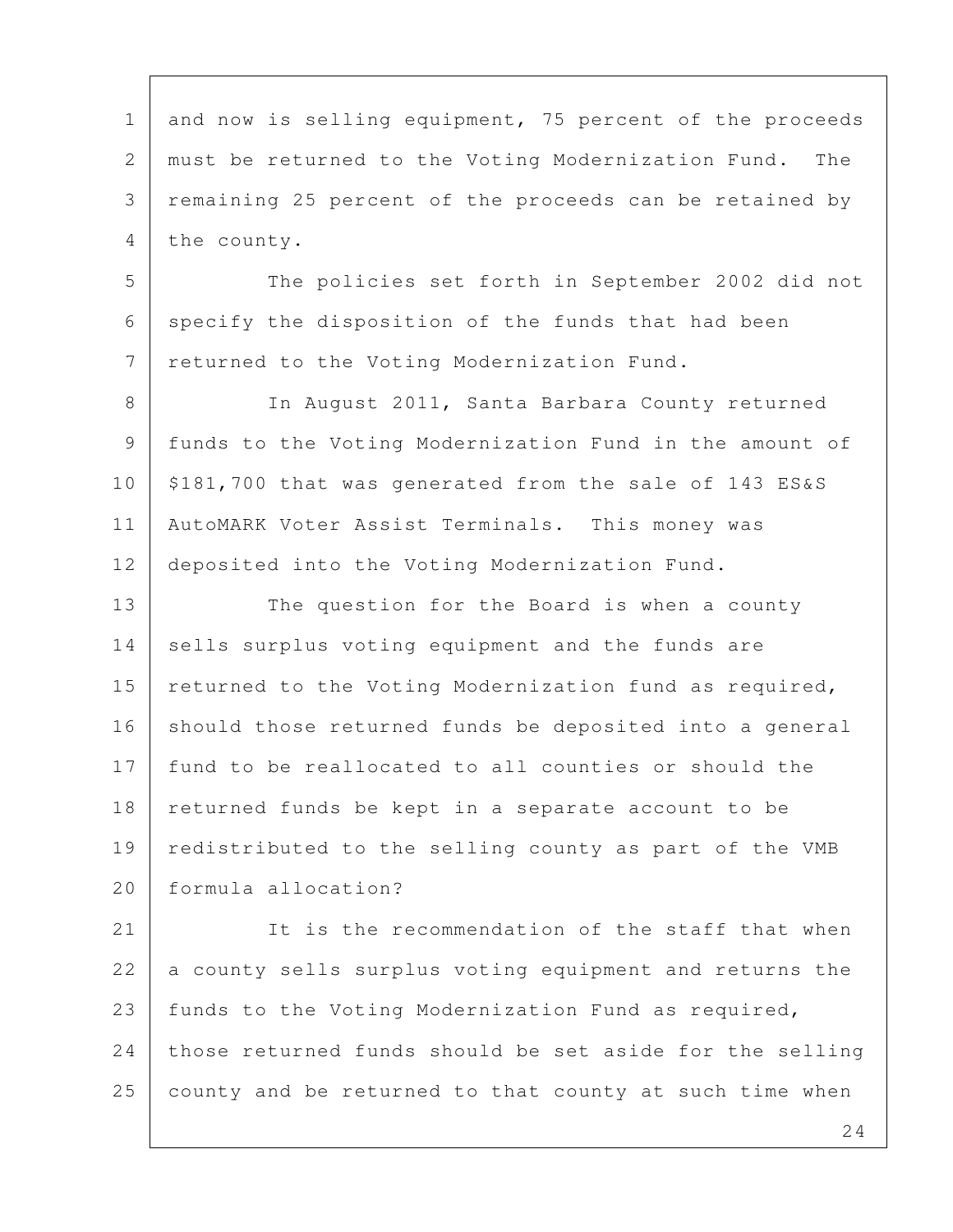1 | the county submits an application for funding 2 reimbursement and that application is approved. 3 CHAIR KAUFMAN: Thank you, Katherine. 4 Fellow Board members, any comments about that? 5 VICE CHAIR BUSTAMANTE: Well, from my 6 perspective, I couldn't agree more with staff's 7 recommendation. 8 CHAIR KAUFMAN: And I have to say from my 9 perspective, given the conversation we just had about 10 the fact that we don't even know when the second round 11 of funding will be available to the counties, that it 12 seems short-sighted to hold that money up when it could 13 be put to use by that county again, you know, to address 14 their particular needs; so I would tend to agree as 15 well. 16 MR. GUARDINO: Yeah. I agree with staff's 17 logic on this as well. 18 CHAIR KAUFMAN: All right. Do we have a motion? 19 MR. GUARDINO: Go ahead, Michael. 20 VICE CHAIR BUSTAMANTE: I'll agree with Carl to 21 move for staff recommendation. 22 MR. GUARDINO: I will agree with Michael and 23 second it. 24 CHAIR KAUFMAN: Okay. Again, just for the sake 25 of everybody being able to hear what's going on...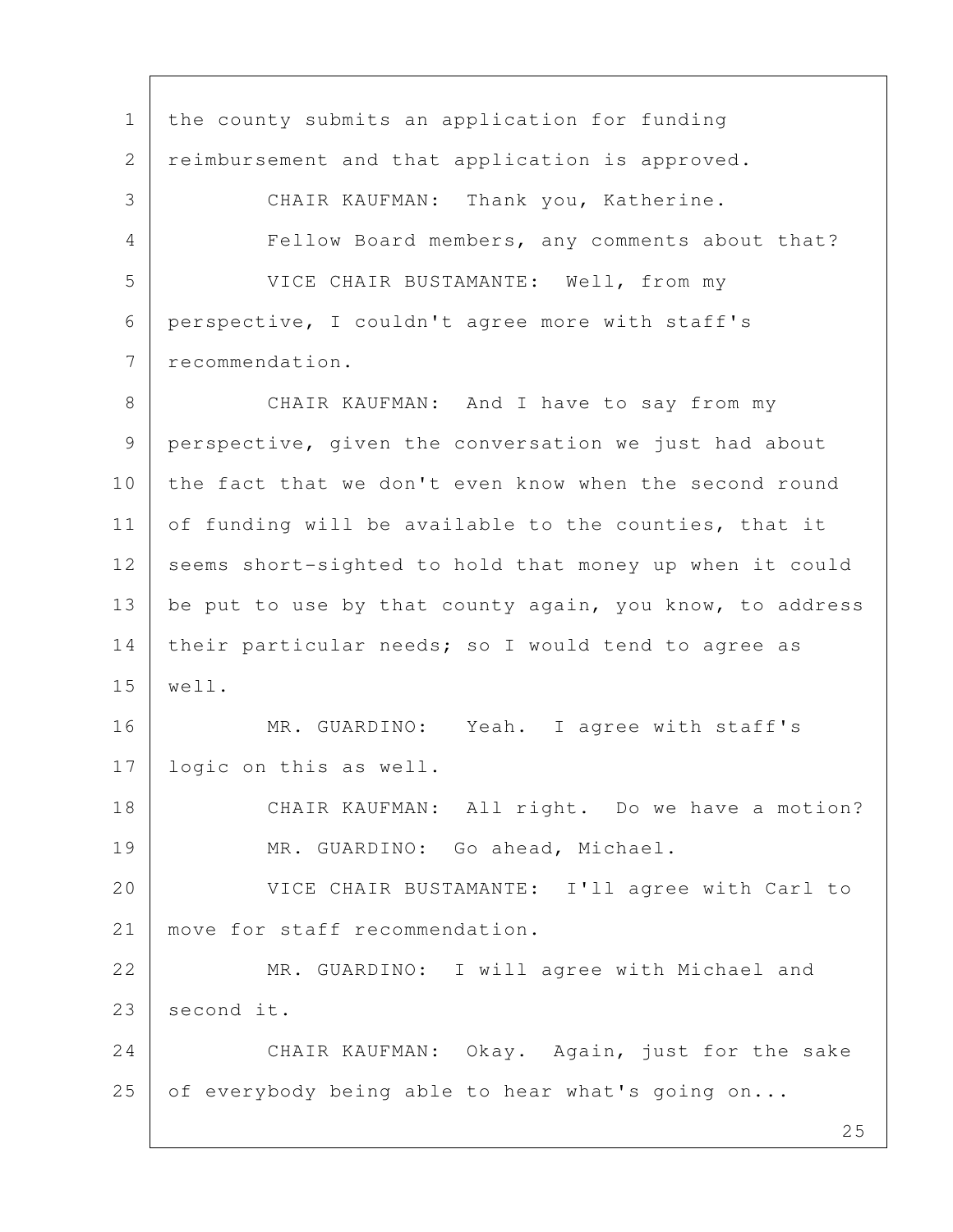1 MS. JARRETT: Michael Bustamante? 2 | VICE CHAIR BUSTAMANTE: Aye. 3 MS. JARRETT: Tal Finney? 4 | MR. FINNEY: Aye. 5 | MS. JARRETT: Carl Guardino? 6 MR. GUARDINO: Aye. 7 | MS. JARRETT: Stephen Kaufman? 8 CHAIR KAUFMAN: Aye. 9 Okay. Good. We don't know when our next 10 meeting will be. It's driven by what the counties need, 11 frankly. Do we have any other rumblings of other 12 potential counties coming before us? 13 MS. MONTGOMERY: The survey did bring up some 14 | rumblings, so it looks like we may have another meeting 15 | this year. It would be after the election. 16 CHAIR KAUFMAN: Yeah. I would imagine most 17 people are concentrating on that at this time. I do 18 | think, you know, just as a matter of going forward and 19 what Kim referred to, it would be, I think, 20 appropriate -- we've already begun the discussion on 21 some level -- for the Secretary of State's office to be 22 looking at ways that the Prop 41 monies might be able to 23 be, you know, allocated and distributed beyond those 24 categories that we set out originally in 2002, and what 25 might require a legislative fix and what might be able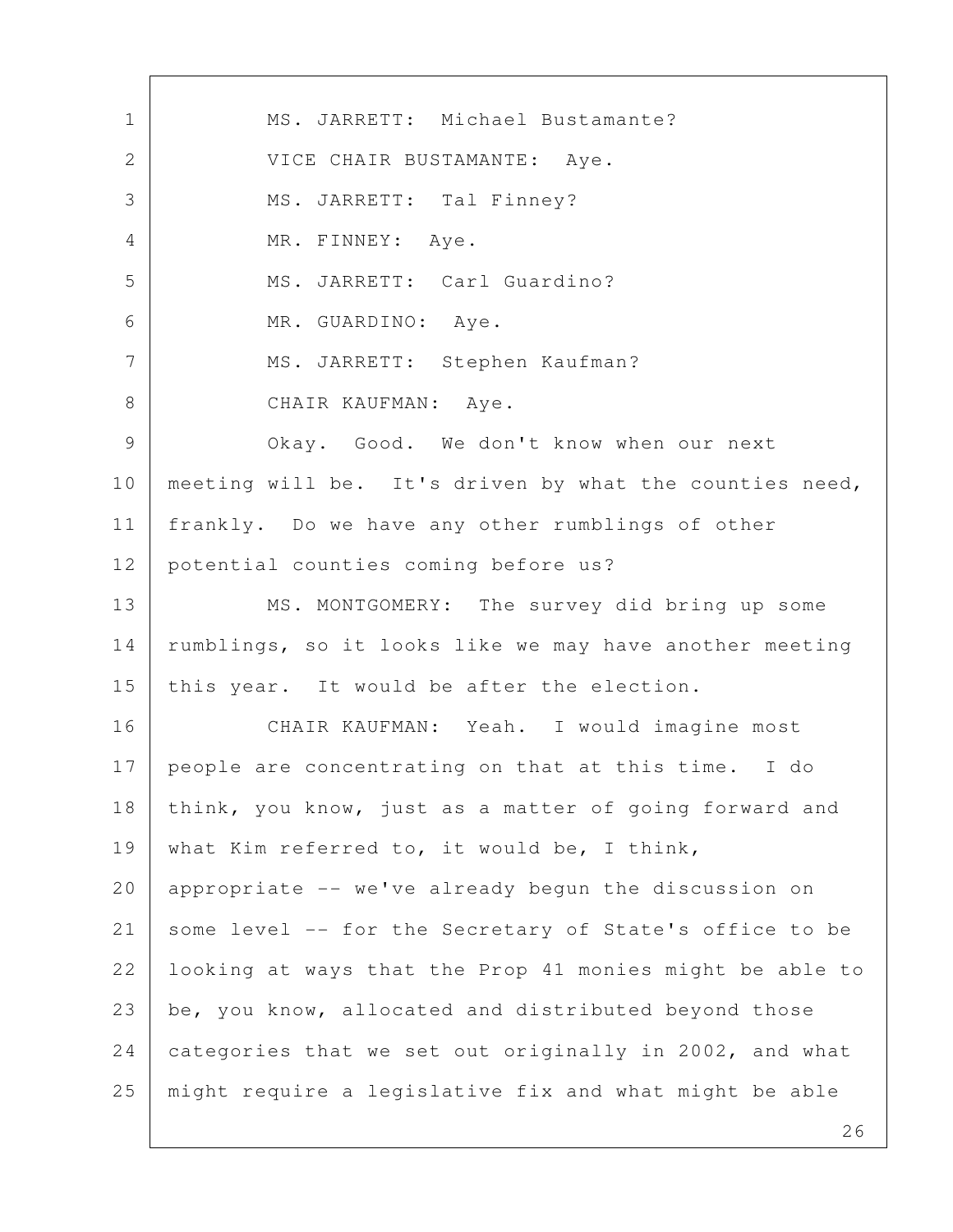27 1 to be done by this Board. So, yeah, we'd be interested 2 in hearing about that the next time we're all together. 3 Do any of you guys have anything else to add 4 before we adjourn? Michael? 5 VICE CHAIR BUSTAMANTE: Not I, Mr. Chairman. 6 CHAIR KAUFMAN: Carl? 7 MR. GUARDINO: No. 8 CHAIR KAUFMAN: Tal? 9 MR. FINNEY: No. 10 CHAIR KAUFMAN: Okay. Then with that, I'll take 11 a motion to adjourn the meeting. 12 VICE CHAIR BUSTAMANTE: Moved. 13 MR. GUARDINO: Second. 14 CHAIR KAUFMAN: All in favor of adjourning? 15 Aye. 16 (Ayes in unison.) 17 VICE CHAIR BUSTAMANTE: Thank you, Mr. Chairman. 18 CHAIR KAUFMAN: Thank you all for participating, 19 and thanks to all of those in the audience who came this 20 morning. I appreciate it. 21 (The meeting was adjourned at 10:40 a.m.) 22  $\vert$  \*\*\* 23 24 25